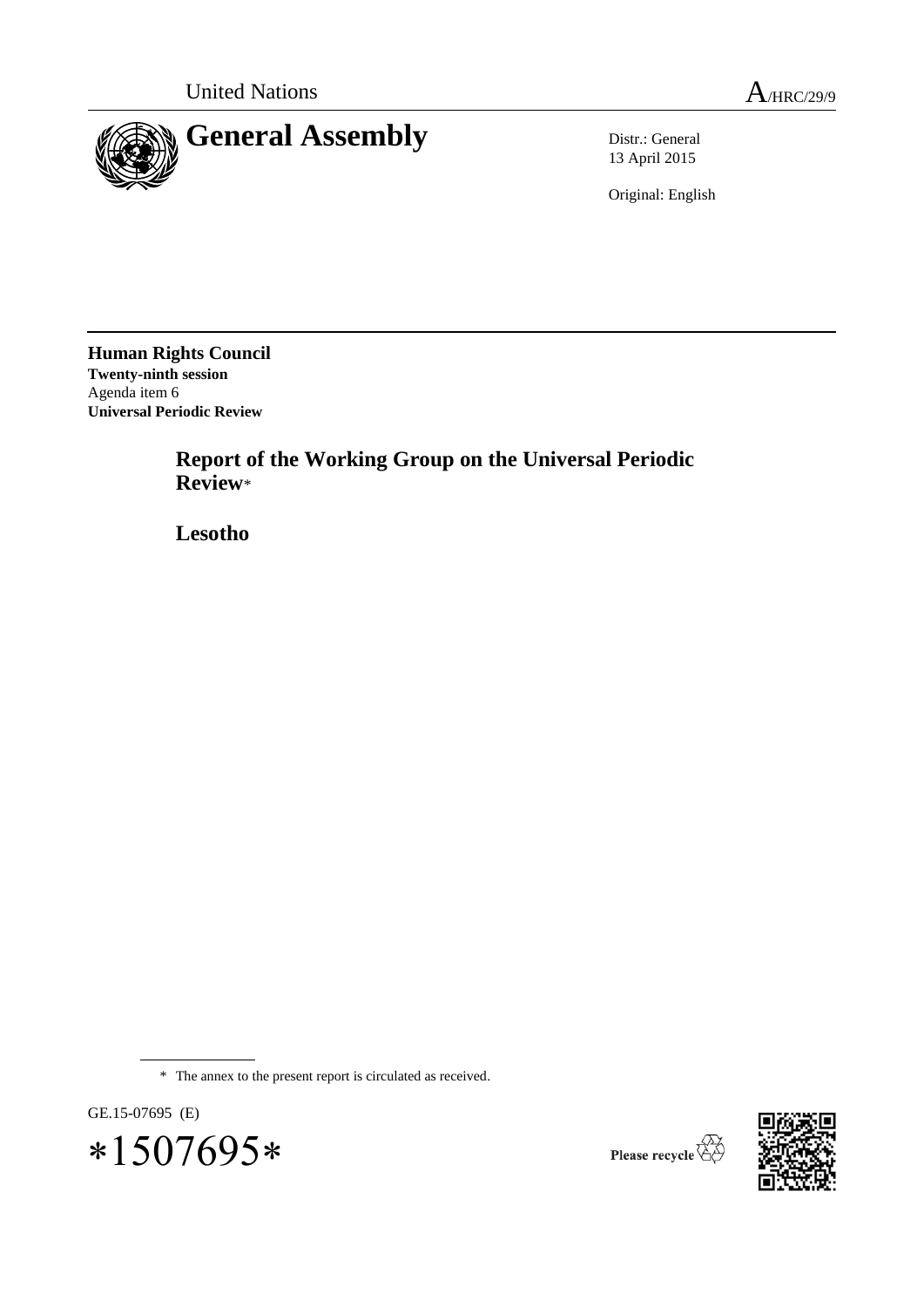# Contents

|       |           | Paragraphs  | Page |
|-------|-----------|-------------|------|
|       |           | $1 - 4$     | 3    |
|       |           | $5 - 112$   | 3    |
|       | A.        | $5 - 33$    | 3    |
|       | <b>B.</b> | $34 - 112$  | 7    |
| Н.    |           | $113 - 116$ | 14   |
| Annex |           |             |      |
|       |           |             | 25   |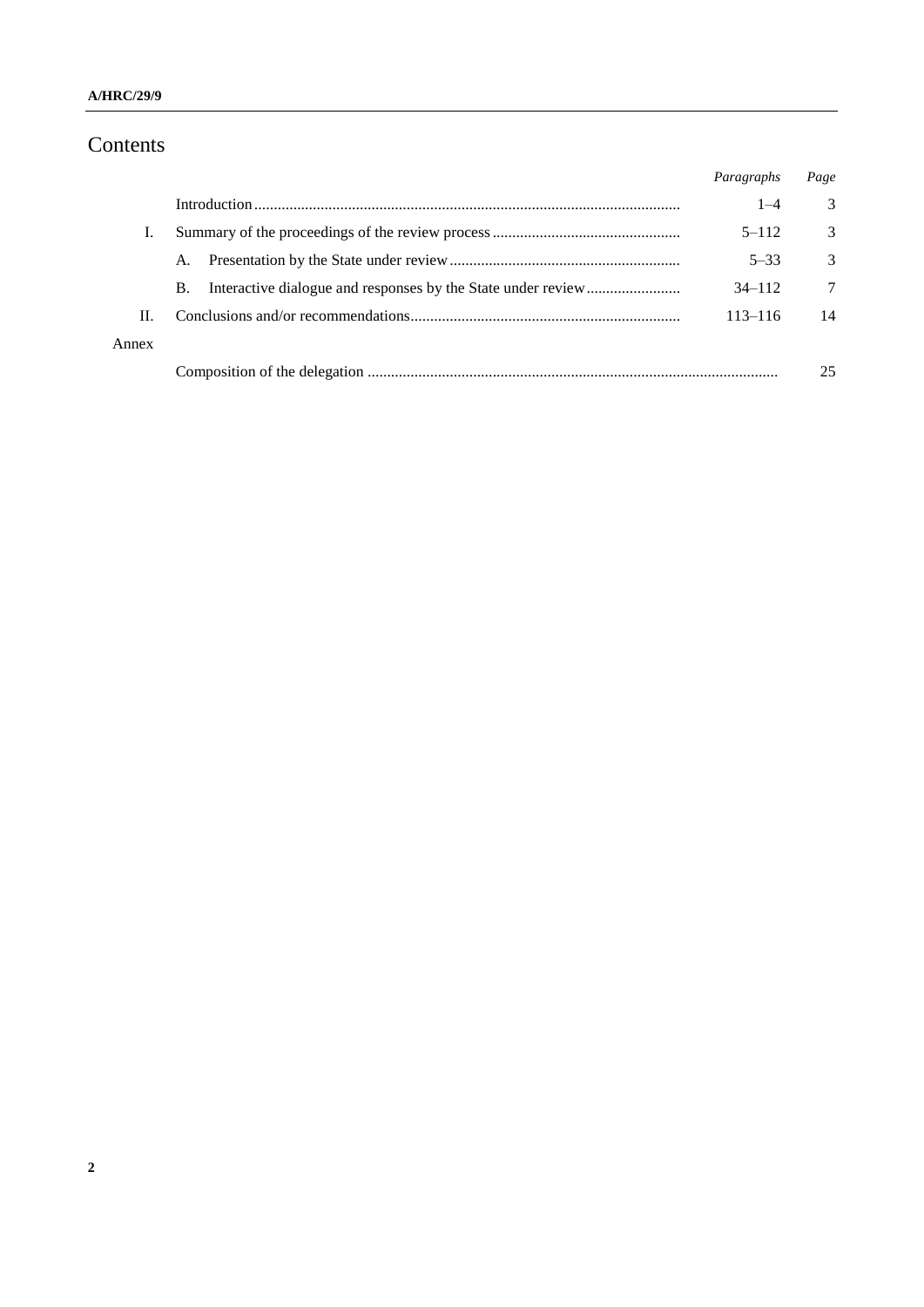# **Introduction**

1. The Working Group on the Universal Periodic Review, established in accordance with Human Rights Council resolution 5/1 of 18 June 2007, held its twenty-first session from 19 to 30 January 2015. The review of Lesotho was held at the 6th meeting on 21 January 2015. The delegation of Lesotho was headed by Haae Phoofolo. At its 10th meeting held on 23 January 2015, the Working Group adopted the report on Lesotho.

2. On 13 January 2015, the Human Rights Council selected the following group of rapporteurs (troika) to facilitate the review of Lesotho: France, Ghana and Maldives.

3. In accordance with paragraph 15 of the annex to resolution 5/1 and paragraph 5 of the annex to resolution 16/21, the following documents were issued for the review of Lesotho:

(a) A national report submitted/written presentation prepared in accordance with paragraph 15 (a) (A/HRC/WG.6/21/LSO/1);

(b) A compilation prepared by the Office of the High Commissioner for Human Rights (OHCHR) in accordance with paragraph 15 (b) (A/HRC/WG.6/21/LSO/2);

(c) A summary prepared by OHCHR in accordance with paragraph 15 (c) (A/HRC/WG.6/21/LSO/3).

4. A list of questions prepared in advance by Germany, Slovenia, Spain and the United Kingdom of Great Britain and Northern Ireland, was transmitted to Lesotho through the troika. These questions are available on the extranet of the universal periodic review (UPR).

# **I. Summary of the proceedings of the review process**

#### **A. Presentation by the State under review**

5. The delegation expressed its appreciation on behalf of the Kingdom of Lesotho for the opportunity to present the national report. The preparation of the national report was participatory and inclusive, and was deliberated on in an open and free atmosphere.

6. In June 2014, His Majesty, King Letsie III, had prorogued Parliament in order to pave the way for the political parties to solve their differences. Since then, tensions had arisen between the coalition partners in the Government and on 30 August 2014 there was an attempted coup. In response to the crisis, the Southern African Development Community (SADC) held a Double Troika Summit of Heads of State and Government on 15 September 2014, which led to the Maseru Facilitation Declaration. Pursuant to the Declaration, Parliament was reconvened on 17 October 2014 and dissolved on 5 December 2014. Elections were set for 28 February 2015. Preparations for those elections by the Independent Electoral Commission had commenced.

7. The delegation recalled that, during the review in 2010, Lesotho had accepted 96 recommendations and rejected 22. A workplan was thereafter drawn up to ensure coherent implementation of the recommendations. The workplan was the product of a stakeholders' consensus and had served as a working tool for stakeholders.

8. Since the previous review, Lesotho had ratified the International Convention for the Protection of All Persons From Enforced Disappearance (ICPPED) on 6 December 2013. In 2011, the National Disability and Rehabilitation Policy had been adopted, following the ratification of the Convention on the Rights of Persons with Disabilities (CRPD) in 2008.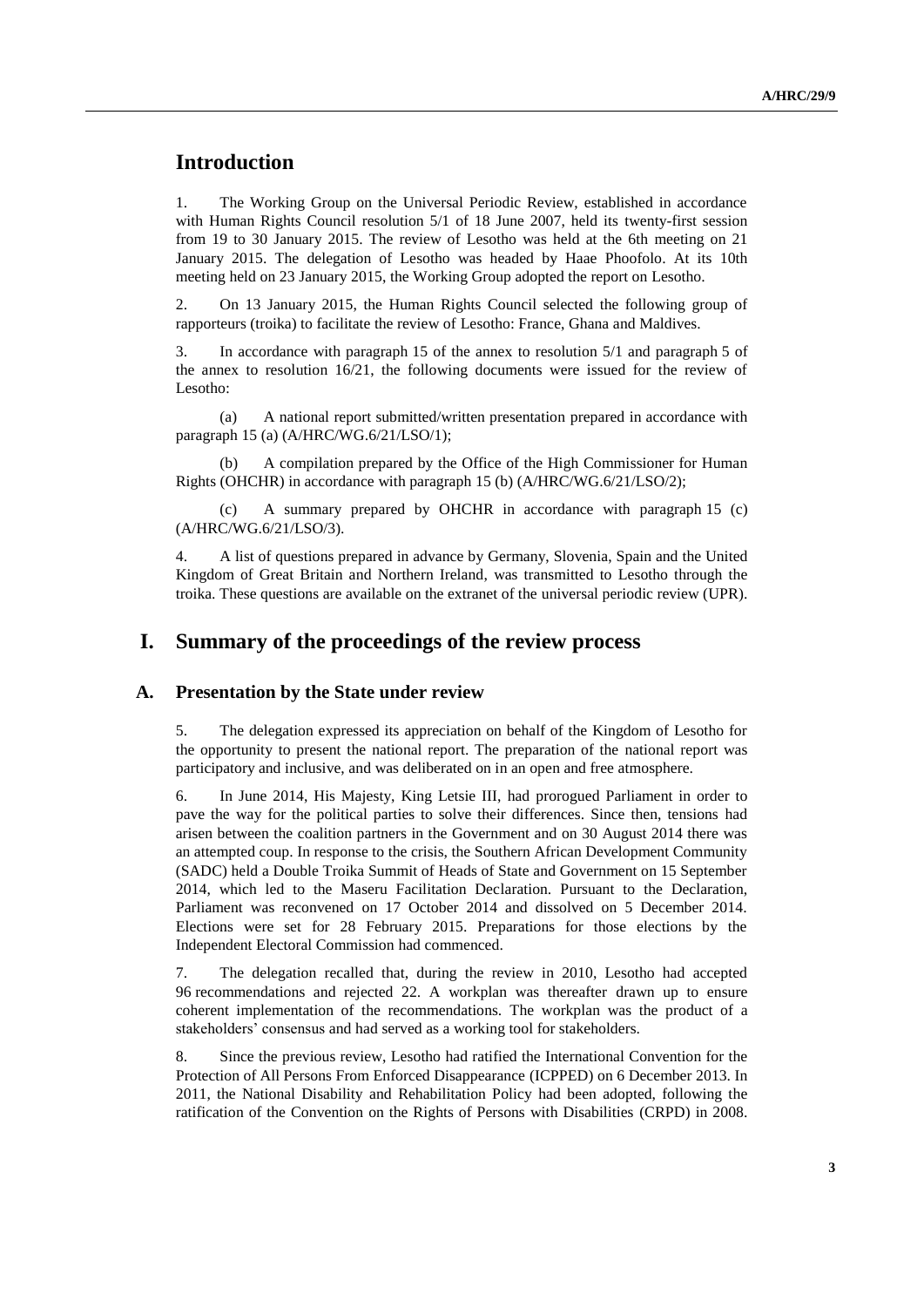The Protocol to Prevent, Suppress and Punish Trafficking in Persons, especially Women and Children, supplementing the United Nations Convention against Transnational Organized Crime (Protocol on Trafficking in Persons) had been incorporated into the national framework through the enactment of the Anti-Trafficking in Persons Act, 2011. A National Anti-Trafficking in Persons Strategic Framework and Action Plan 2014–2016 had been officially launched in July 2014. The Children's Protection and Welfare Act, enacted in 2011 incorporated both the Convention on the Rights of the Child and the African Charter on the Rights and Welfare of the Child into the national framework.

9. In 2011, Lesotho had presented its report on the implementation of the Convention on All Forms of Discrimination Against Women (CEDAW) to the CEDAW Committee. The report on the Convention on the Rights of the Child had been submitted to the relevant Committee. Draft reports on the implementation of the International Covenant on Civil and Political Rights, the International Covenant on Economic, Social and Cultural Rights and the Convention against Torture and Other Cruel, Inhuman or Degrading Treatment (CAT), were awaiting Cabinet approval. Once approved, the reports would be submitted to the respective treaty monitoring bodies. The draft report on the International Covenant on the Elimination of All Forms of Racial Discrimination was awaiting validation by stakeholders.

10. At the regional level, the report on the African Charter on the Rights and Welfare of the Child had been submitted, while the report on the African Charter on Human and People's Rights was awaiting stakeholders' validation before submission to Cabinet for approval. That was a clear indication that, despite resource constraints, Lesotho was making great effort to report under the various treaties.

11. Plans to set up a Human Rights Commission were under way. In 2011, the 6th Amendment to the Constitution, enshrining the establishment of the Human Rights Commission, had been passed by Parliament. A Human Rights Commission Bill was in place and had been awarded a certificate of approval from the Attorney General's Chambers. The Bill had also been considered by Cabinet and would be presented before the 9th Parliament for promulgation into law. The Government would continue to strive towards the operationalization of the Commission. Workshops had been held for the media, members of Parliament, youth, inmates and correctional service staff on the work of the Commission envisaged.

12. Workshops had been held for persons with disabilities, teachers, members of Parliament and the judiciary for the purposes of highlighting human rights issues. To mark International Human Rights Day, the Minister had delivered a statement on the theme of the year. Gatherings to discuss various thematic areas of human rights had also been held for the general public.

13. The African Commission on Human and Peoples' Rights had visited Lesotho on a promotional mission in 2012. The mission had comprised the Special Rapporteur on Freedom of Expression and Access to Information and the Special Rapporteur on Prisons and Places of Detention in Africa. Their recommendations were presently being implemented by government.

14. Poverty was rife, with more than half of the population living below the poverty line. That was mainly to due to land degradation and climate change; particularly persistent drought, flooding and early frost which had caused low agricultural productivity in recent years. The worsening food deficit, as well as the increasing retrenchment of Basotho working abroad contributed to poverty.

15. To address the problem of agricultural decline, in the 2013–14 financial year, the Ministry of Agriculture had been allocated a 43 per cent increase in budget, which had enabled the subsidising of agricultural inputs such as seed, fertilizers, herbicides and insecticides. Poverty reduction programmes and policies had been designed, such as the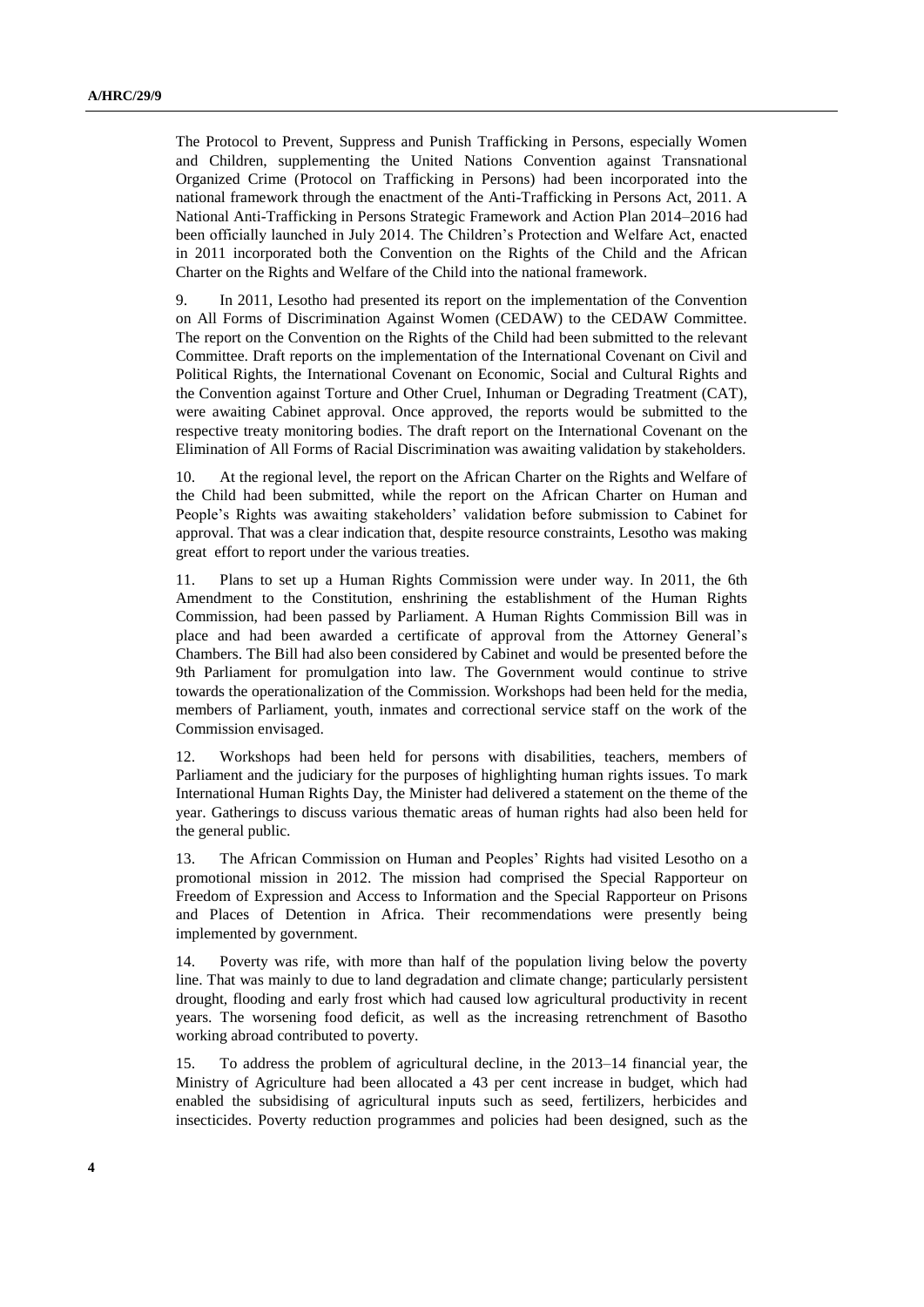National Strategic Development Plan, which served as an implementation strategy for the National Vision 2020 for the following five years. The Plan was expected to reduce poverty and promote the achievement of sustainable development.

16. Lesotho was on track to achieving the Millennium Development Goals relating to primary education, gender equality and empowerment of women. Efforts would be redoubled in order to achieve the remaining Goals in the post-2015 period. Lesotho would mobilize more development partners and exert decisive leadership to attain the National Vision 2020 as the Goals bore a close relationship to the seven pillars of the National Vision 2020.

17. With regard to education, free learning materials were provided, qualified teachers were employed and new schools, accessible to persons with disabilities, were being constructed in remote and rural areas. Additional classrooms in existing schools had also been built. There had been a sharp increase in the number of literate women and the school enrolment and completion rates were higher for girls than boys.

18. HIV and AIDS had had a devastating impact on the population and health-care system. Various efforts had been undertaken, including awareness campaigns, testing and treatment, male circumcision and Prevention of Mother to Child Transmission (PMTCT), whereby all HIV-infected pregnant women enrolled for PMTCT services were eligible to receive lifelong antiretroviral therapy. There was also a current national HIV and AIDS Strategic Plan.

19. Infant and child mortality had risen in recent years as a result of pneumonia, malnutrition, measles, HIV and AIDS, and diarrhoea. In addition to the subsidized fees and free maternal and health services at health centres, other government interventions included the integrated Management of Childhood Illnesses Strategy, PMTCT programmes, and policies such as the National Health Sector Policy with its Strategic Plan and the Young Child Feeding Policy. Services for women and children had also improved. More than 600 village women had been trained and employed to visit pregnant women regularly and to encourage them to visit health centres.

20. There had been an increase in human trafficking, whereby women and children fell prey to fictitious promises of employment and other means of earning a living. The Government had taken steps to ensure the protection of those vulnerable groups through the enactment of the Anti-Trafficking in Persons Act, 2011, implemented through the National Anti-Trafficking in Persons Strategic Framework and Action Plan 2014–16. The Ministry of Home Affairs had spearheaded a multisectoral team on anti-trafficking and there were partnerships with civil society organizations and community networks to address human trafficking through intensive community awareness-raising campaigns.

21. Lesotho was dedicated to achieving the principles of gender equality, nondiscrimination and promotion of women's rights, as illustrated by the appointment of women to high decision-making positions, such as that of the Ombudsman and the Chief Justice, and the adoption of a national action plan to end gender-based violence against women. Capacity-building training sessions on gender issues and gender-based violence had been held for the police, judges, magistrates, prosecutors, chiefs, and traditional and religious leaders.

22. The best interests of the child remained at the core of the Government's agenda. The Children's Protection and Welfare Act 2011 provided for the right to education, health and opinion for all children, and protected children against exploitation and child labour. It also made provision for a Children's Court, which was now operational. Within the Ministry of Social Development, there was a department of children's services tasked with the care, protection and development of children.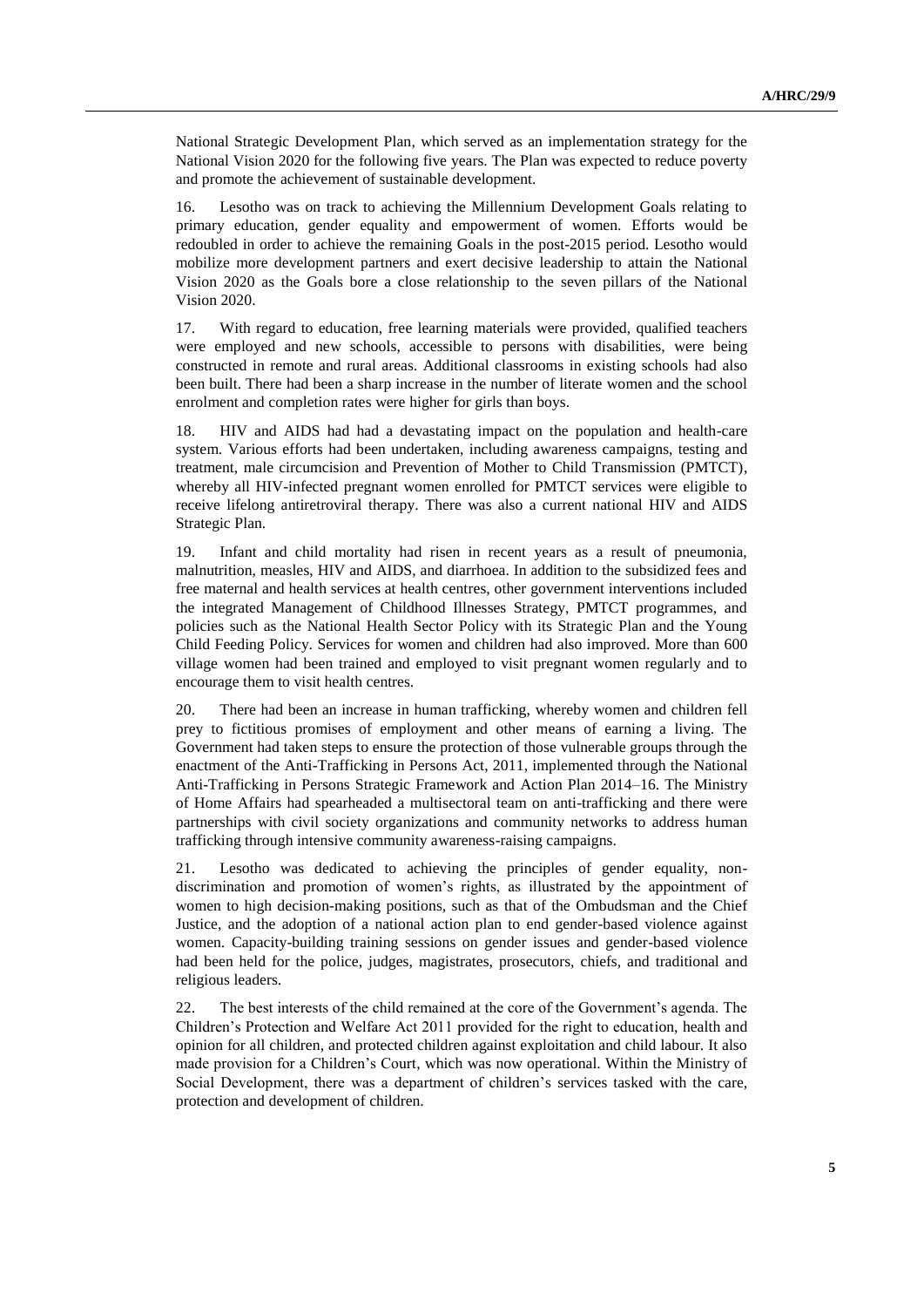23. On the issue of corruption, the Directorate of Corruption and Economic Offences had been established and a National Anti-Corruption Strategy and Action Plan had been designed. There was also the Prevention of Corruption Bill 2013, which sought to strengthen the legislative and institutional framework and elevate the status of the Directorate to that of a Commission.

24. Old correctional facilities were being demolished and new ones built. A full-time HIV and AIDS coordinator had been employed and HIV testing, counselling and treatment were provided. Condoms were being provided and all correctional facilities had a nurse and dispensary to attend to minor illnesses. All inmates received free medical care in government hospitals.

25. In response to advance questions, the delegation stated that the Children's Protection and Welfare Act, 2011, had curbed child labour. Labour Inspectors could now inspect the formal sector to ascertain the existence of child labour and investigate crimes relating to the worst forms of child labour. However, there were no available statistics on reported labour cases in the Children's Court. A programme on the elimination of child labour involving various stakeholders was currently being developed.

26. Awareness-raising and educational campaigns on gender-based violence continued to be run in an effort to prevent and combat domestic violence. There was a support programme for victims, which included counselling. The 6th Amendment to the Constitution Act of 2011 enhanced the support available to victims. Alleged perpetrators were prosecuted. The Domestic Violence Bill had been referred back for further consultations and research and , with new drafting instructions as a result.

27. The reservation to article 2 of CEDAW was partially withdrawn in 2004, and the reservations remained only with regard to succession to the throne and to chieftainship. An elected government had to be considerate to the traditional values of the society that formed its electorate.

28. Lesotho retained the death penalty under Statutory Law as a form of deterrence. However, the death penalty had not been carried out since 1995. There were appropriate safeguards in place, such as the Pardons Committee and the prerogative of mercy by His Majesty the King. Nonetheless, the Government took note of the international trend towards abolition of the death penalty.

29. With regard to the administration of justice, reforms had been undertaken to mitigate the backlog of cases and to modernize the operations of the judiciary, including the introduction of a case management tool in the High Court and the establishment of a small claims procedure in the magistrate court.

30. The Government was continuing to renovate and refurbish correctional facilities throughout the 10 districts, notwithstanding budget limitations. The use of restorative justice and other alternative dispute resolution mechanisms had been scaled up and the courts also imposed non-custodial sentences, including community service sentences, to reduce the overcrowding in correctional facilities.

31. Lesotho was committed to preventing illicit trafficking of conventional arms. The International Convention on Certain Conventional Weapons had been ratified and the Arms Trade Treaty had been signed. The Internal Security (Arms and Ammunition) Act of 1966 prohibited the possession, sale or transfer of a firearm and/or ammunition without a licence. The Counter Crime Unit had been established in March 2009 and tasked with searching for unlicensed firearms and arresting alleged perpetrators.

32. It was the ambition of Lesotho to expeditiously adopt the best human rights practices. The pace at which that ambition would be fulfilled would be determined by the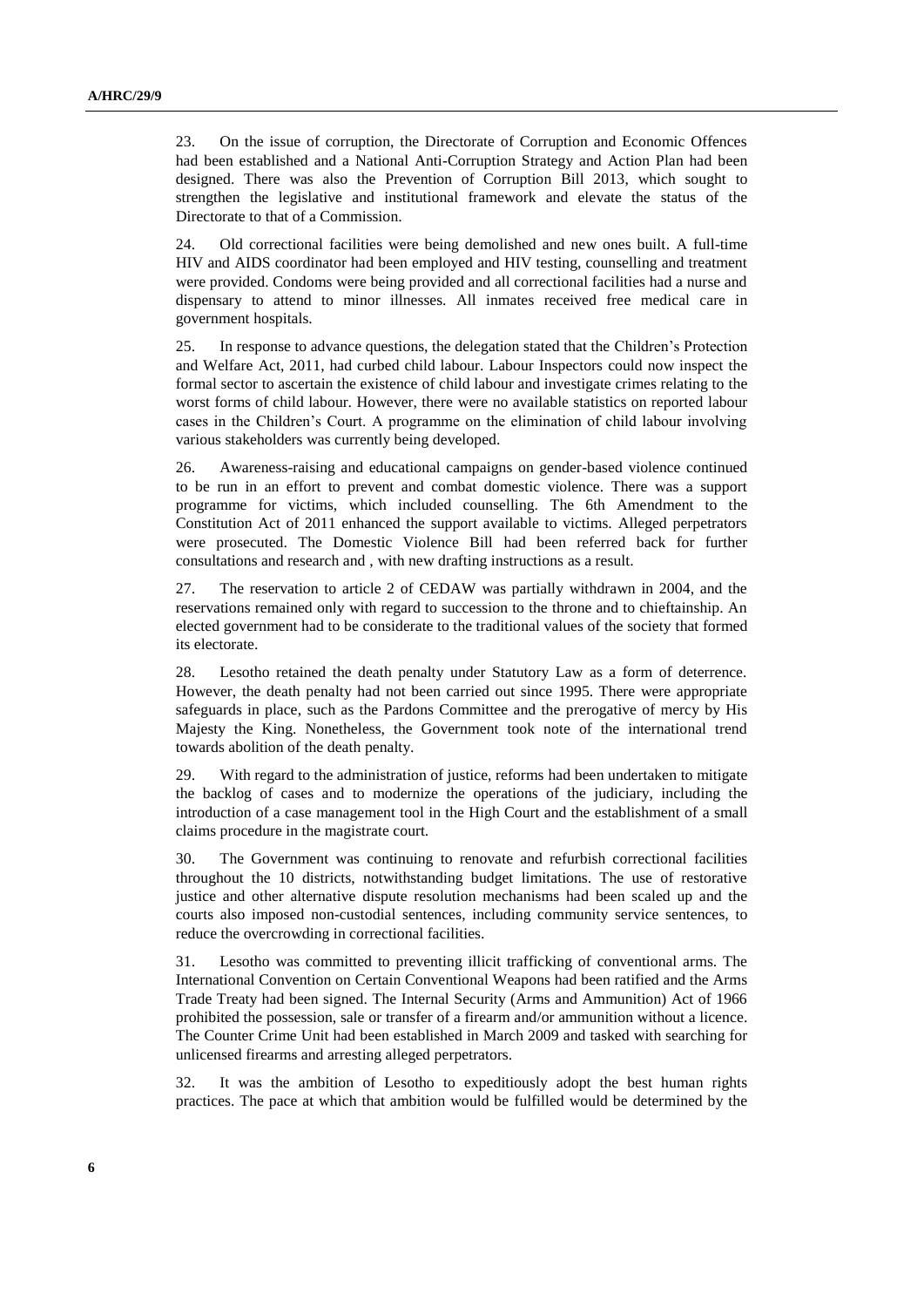availability of resources and capacity, as well society's receptiveness to those human rights practices.

33. Lesotho appreciated the technical and financial support as well as the good cooperation from several United Nations agencies and countries. The delegation also expressed appreciation for the cooperation in the preparation of the National Report and for the advance questions received, and looked forward to a constructive dialogue.

#### **B. Interactive dialogue and responses by the State under review**

34. During the interactive dialogue, 64 delegations made statements. Recommendations made during the dialogue can be found in section II of the present report.

35. The Democratic Republic of the Congo commended the progress by Lesotho and willingness to improve human rights, despite challenges. It noted the Strategic National Development Plan aimed at reducing poverty, free education, and measures to combat corruption and promote the rights of women, children, elderly and persons with disabilities. It welcomed international cooperation with Lesotho.

36. Denmark noted permission granted to allow bodies such as the International Committee of the Red Cross to visit and inspect correctional institutions and make recommendations, but noted that it had not taken steps towards ratifying the Optional Protocol to the Convention against Torture and Other Cruel, Inhuman or Degrading Treatment (OP–CAT). It also referred to an initiative by the Committee against Torture which aimed to assist governments to overcome obstacles to ratification and implementation of the Convention, as an avenue to assist Lesotho.

37. Djibouti appreciated the efforts by Lesotho to comply with previous recommendations, despite challenges. It congratulated Lesotho on the adoption of the Law for the protection and well-being of children and persons with disabilities. It called on the international community to provide technical assistance to Lesotho.

38. Egypt noted the approach taken by Lesotho regarding the promotion of human rights in the country and significant steps taken to establish the Children's Court; to enact the Anti-Trafficking in Persons Act (2011), the Children's Protection and Welfare Act (2011), and the Education Act (2010), providing for free and compulsory primary education.

39. Ethiopia noted the achievements of Lesotho in the areas of peace and political stability, gender equality, dispensation of justice, registration of a high literacy rate, human resource development, and increased coverage of public service provision. It noted with appreciation the emphasis on alleviating poverty, ensuring food security and reducing unemployment.

40. France commended progress on stabilizing Lesotho after the political crisis of 2014 and expressed its wish that the general elections of 2015 would take place in line with democratic rules and human rights. It congratulated Lesotho on its ratification of ICPPED.

41. Gabon noted the ratification of a number of international human rights instruments, the adoption of a law on child welfare, and the adoption of measures for orphans, children and other vulnerable populations to guarantee their rights to education and health.

42. Germany welcomed the progress made in the fields of child protection, elimination of discrimination against women and political participation of women since the previous universal periodic review. It remained concerned about the continued high prevalence of violence against women and issues of discrimination and non-equality, as well as child sexual abuse, forced child/early marriage, and child labour.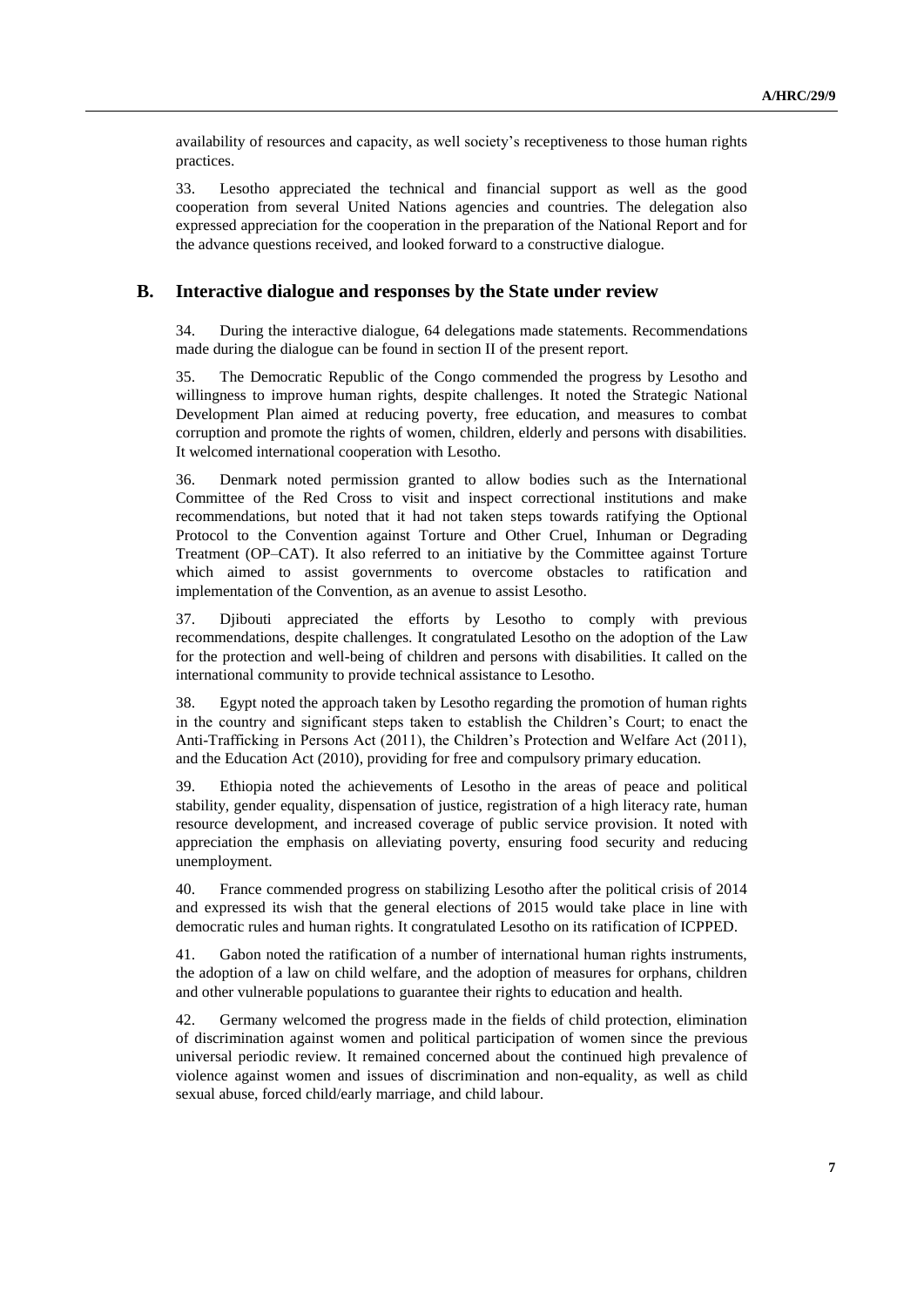43. Ghana commended the establishment of a national human rights commission and hoped that it would operate in full compliance with the Paris Principles. It also commended the Anti-Trafficking in Persons Act and the Children's Protection and Welfare Act, and shared concerns expressed by CEDAW about the high incidence of trafficking in women and girls.

44. Indonesia noted that Lesotho was on track to achieve the Millennium Development Goals on universal primary education and promoting gender equality and empowerment of women. It expressed its appreciation of the draft national policy on social development and hoped that it would be approved and implemented immediately. It further noted that corruption remained one of the prevalent factors hindering development.

45. Ireland congratulated Lesotho for the progress achieved towards gender equality, but remained concerned at the level of discrimination that women still encountered in the public and private spheres. It welcomed efforts to tackle the high rates of infant and maternal mortality and noted in particular that child mortality rates remained alarmingly high.

46. Italy commended the holding of a de facto moratorium on the death penalty, welcomed the enactment of the Legal Capacity of Married Persons Act of 2006, and commended the adoption of a number of policies to enhance the protection and promotion of the rights of the child.

47. Kuwait appreciated efforts to enhance the normative and institutional framework for the promotion and protection of human rights. It also valued the procedural steps towards the implementation of the accepted recommendations of the first review, aimed at additional achievements towards the protection of human rights and freedoms.

48. Latvia congratulated Lesotho for the various laws, action plans and campaigns to protect and enhance women's rights. It welcomed the adoption of the Children's Protection and Welfare Act, 2011, and the national strategic plan on vulnerable children. Latvia recognized efforts to achieve the Millennium Development Goal target for universal primary education, but remained concerned that the lack of birth registration resulted in the denial of essential services.

49. Libya noted the progress made in promoting and protecting human rights. It commended the ratification of a number of treaties, including CED, CRPD and the Protocol on Trafficking in Persons.

50. Mali noted the ratification of several international human rights instruments and the compliance of national laws with international commitments. It also welcomed action to better protect the rights of persons with disabilities and other vulnerable groups, and positive initiatives to achieve the Millennium Development Goals.

51. Mauritius commended the implementation of most of the recommendations and the development of various action plans since the previous review. It encouraged Lesotho to pursue the development of its National Human Rights Policy. It welcomed the initiatives to establish a Human Rights Commission and suggested that Lesotho consider availing itself of the experiences of Mauritius.

52. Mexico took note of the ratification of ICPPED, the adoption of the Action Plan against human trafficking and the implementation of the Law for the protection and wellbeing of children. While acknowledging progress and challenges, Mexico raised a concern about overdue reports to treaty bodies. Mexico made its best practices available.

53. Montenegro requested information on the activities undertaken to make the national human rights commission operational, the reasons for the lack of cooperation with treaty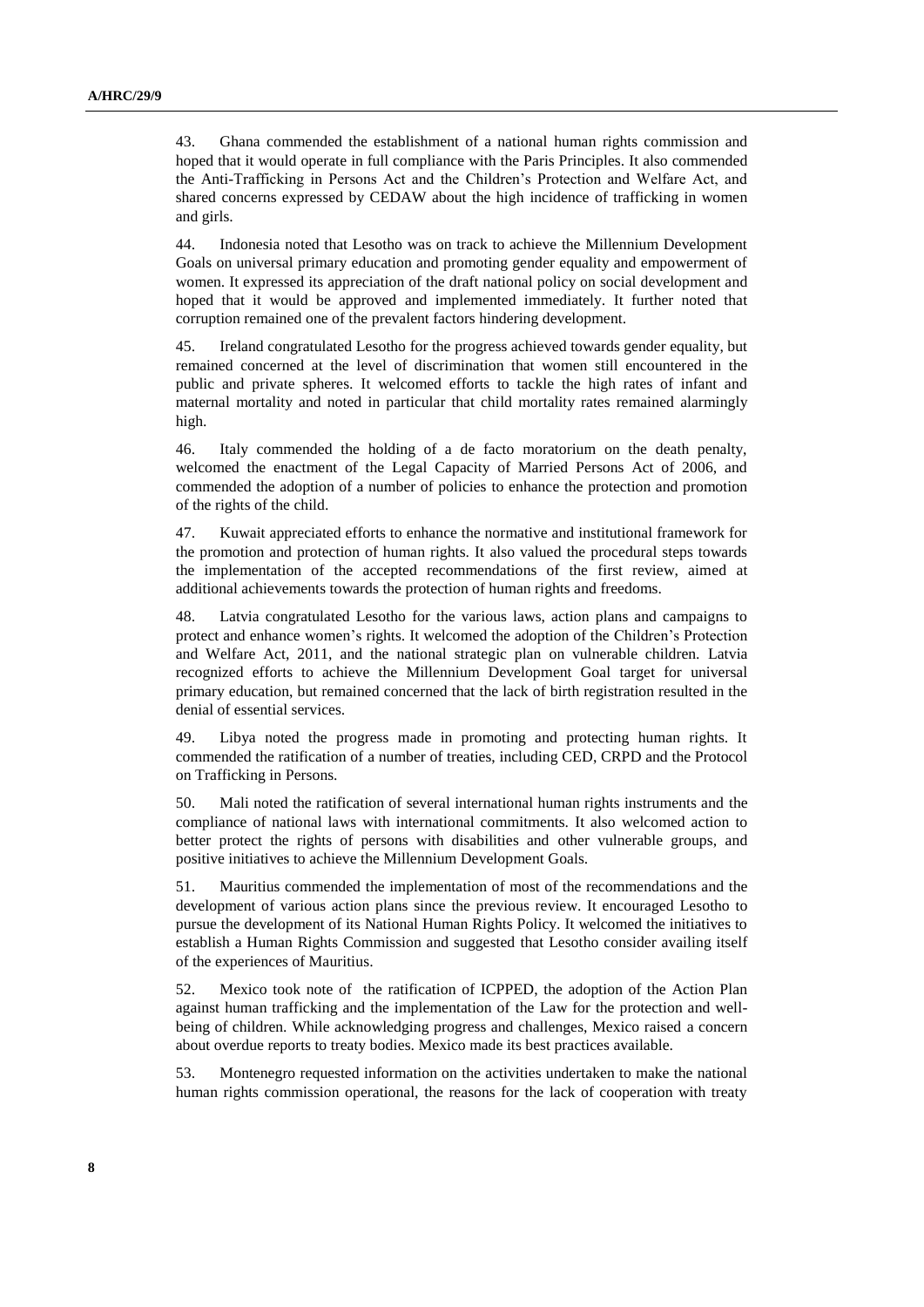bodies, and activities undertaken to incorporate CEDAW into the domestic legal system. It welcomed the ratification of ICPPED.

54. Morocco welcomed the ratification of ICPPED and the launch of the action plan against trafficking in persons. It commended Lesotho for its efforts in the area of education. Morocco encouraged consolidation of efforts in the areas of judicial reform and the fight against corruption.

55. Mozambique commended Lesotho for adopting the National Disability and Rehabilitation Policy in 2011. It noted that Lesotho was on track to achieve the goals on universal primary education and gender equality and women's empowerment. It welcomed the National Identity Cards Act of 2011, which gave women the right to apply for an identity card without their husband's authorization.

56. Namibia commended Lesotho on efforts made to implement the recommendations, from the first review, despite several challenges. It appreciated the passing of the Children's Protection and Welfare Act, 2011, which was aimed at the enhancement, promotion, protection and realization of the rights and welfare of children. Namibia commended the continued progress made to reduce poverty, particularly though social grants to the elderly and orphans and vulnerable children.

57. The Netherlands commended Lesotho for the enactment of the Children's Protection and Welfare Act, 2011 and appreciated the efforts taken to protect children in vulnerable circumstances. It remained concerned about domestic violence against women and violence committed by an intimate partner, as well as the absence of a specific prohibition of discrimination against women in domestic law.

58. New Zealand welcomed the efforts to ensure free and fair elections in February 2015 and was pleased to work with Lesotho and to share experiences in that regard. It commended progress regarding representation of women in the political sphere and welcomed the commitment to greater transparency and accountability through the fight against corruption.

59. The Niger commended progress since the first review on, inter alia, the creation of the National Human Rights Commission, the adoption of laws for the protection and wellbeing of children and to combat human trafficking, and the implementation of a National Action Plan to combat violence against women. It encouraged Lesotho to reach the objectives of its National Strategic Development Plan.

60. The Philippines lauded the progress made by Lesotho despite the resource and capacity constraints, most notably the enactment of the Anti-Trafficking in Persons Act and the Children's Protection and Welfare Act, 2011. It recognized the need for stronger partnerships to further strengthen the implementation of policies, particularly in the realization of socio-economic rights.

61. Portugal noted that Lesotho had one of the highest literacy rates in sub-Saharan Africa, and that the country was on track to achieving Millennium Development Goal 2 concerning primary education. Portugal was concerned about the disadvantaged situation of girls in accessing education, as well as reports on sexual violence and abuses committed in schools.

62. The Russian Federation took positive note of the implementation of international legal instruments. It commended Lesotho for the adoption of national legislation aimed at improving the human rights situation.

63. Rwanda congratulated Lesotho for initiatives aimed at addressing poverty reduction and ensuring economic development, commended the establishment of a National Strategic Development Plan, the improvement of the water supply and sanitation, and the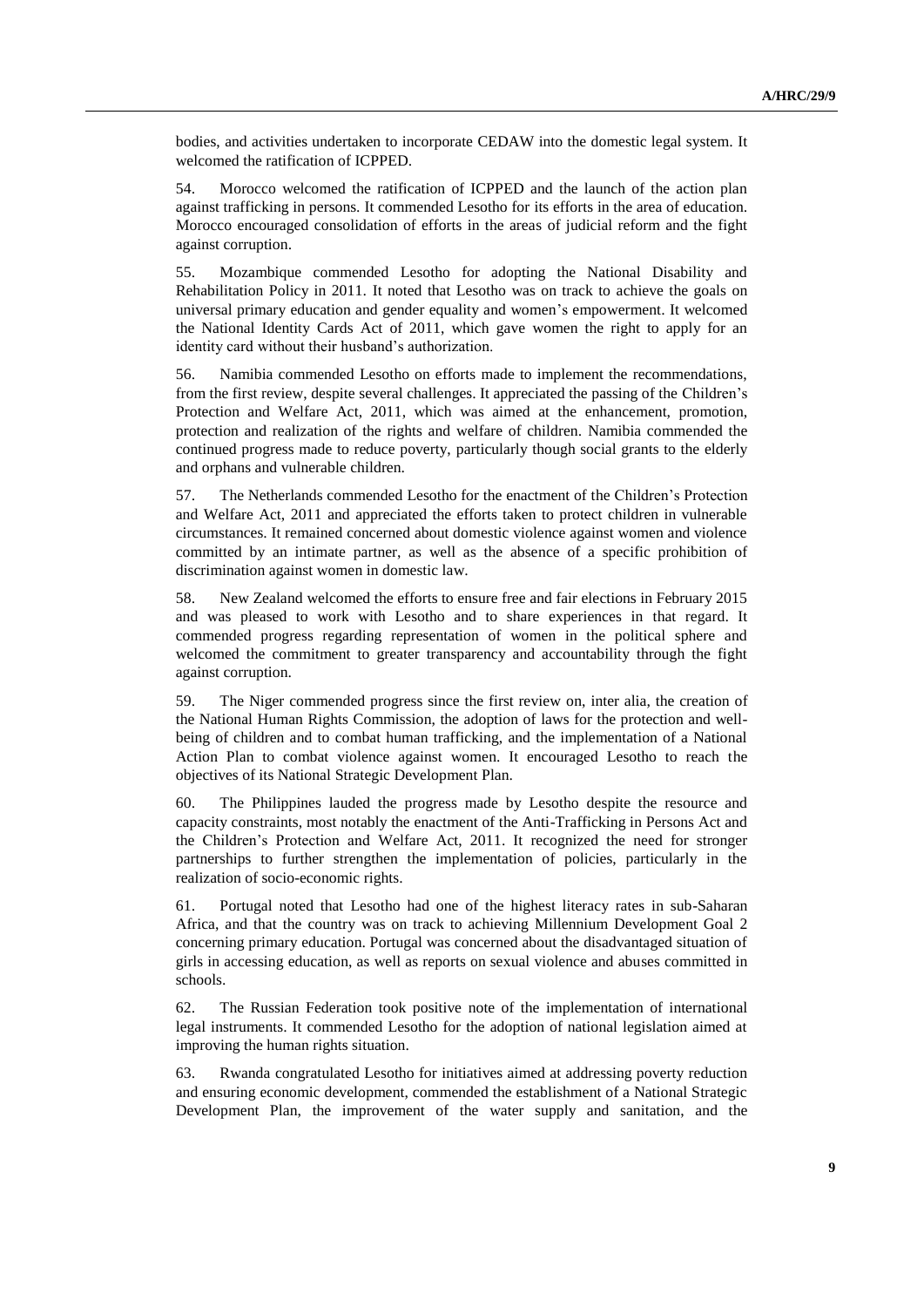domestication of the Protocol on Trafficking in Persons, and urged the international community to provide technical assistance and capacity-building, in, amongst areas, the setting up the National Human Rights Commission.

64. Senegal congratulated Lesotho for several initiatives to promote human rights, notably the adoption of the Law for the protection and well-being of children, and the design of a national policy on persons with disabilities and of an action plan against human trafficking. It called on the international community to provide technical assistance to Lesotho.

65. Sierra Leone commended the children's court, special measures on political participation of women, progress in providing free, gender-balanced education and ongoing efforts aimed at reducing the spread of HIV/AIDS, and noted that a sustainable natural disaster risk reduction strategy was crucial for economic development. It was also concerned about capacity gaps in the health sectors and encouraged international support for the development of a sound health system as well as legislation prohibiting discrimination against women.

66. Singapore noted the emphasis on raising socio-economic standards and took positive note of the National Strategic Development Plan. It further noted the efforts to fight HIV/AIDS, including through prevention, care and treatment; as well as to improve service delivery by rolling out services and resources in rural areas.

67. Slovenia welcomed the Children's Protection and Welfare Act and the increase in the age of criminal responsibility, improved water supply and sanitation, high levels of investment in education, measures taken to combat the spread of HIV, the National Action Plan to end Gender Based Violence, and measures to promote gender equality. It was concerned at discriminatory practices entrenched in customs, beliefs and traditions.

68. South Africa commended the signature and ratification of most of the international and regional human rights instruments. It reaffirmed its continued support of SADC efforts in the promotion of peace and security and encouraged the continuation of all efforts towards the promotion, protection and fulfilment of all human rights, including the right to development.

69. The delegation stated that there were plans to resuscitate the National AIDS Commission. There was a Government policy paper on the protection of children in rural areas, especially herd boys, which included ensuring that they received an education. Allegations of excessive use of force by the security forces, over the previous few months, were being investigated with the assistance of SADC. On completion of the investigation, the perpetrators would be accountable under the law.

70. The delegation recalled its earlier comments with regard to the establishment of a national human rights institution and emphasized that the relevant bill would be before the 9th Parliament for promulgation into law. On the issue of the death penalty, the delegation reiterated that the death penalty had not been carried out since 1995.

71. With regard to the reservation to article 2 of CEDAW, the delegation stated that Lesotho was moving step by step towards lifting the reservation. The delegation explained that Lesotho was bound by her traditions, which were what developed a nation. To take people away from those traditions was not easy and involved much dialogue, in which the Government was engaged, especially on the issue of chieftainship of women. Discussions were taking place with the objective of reviewing the Constitution and relevant law.

72. On the matter of corruption, active measures had been taken by the Government to strengthen the anti-corruption institution. High-profile figures were being brought to justice to show the seriousness of government in stopping corruption. The delegation stated that the Government was working hard to reduce infant and maternal mortality and provided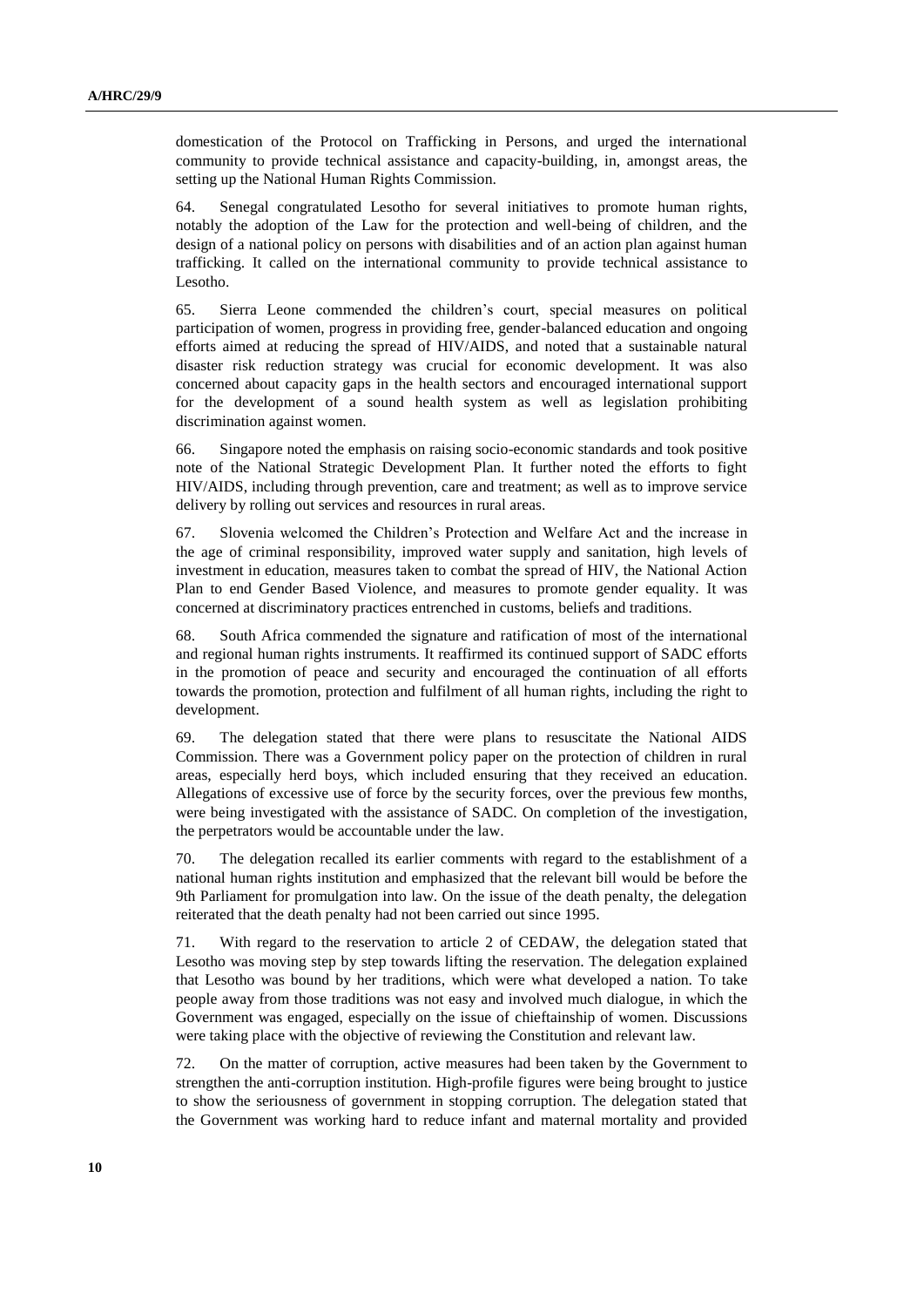information on the village health workers programme in that regard. With regard to persons with disabilities, the delegation informed the Working Group of the policy that was in place to protect the rights of such persons, which would eventually be approved by an act of Parliament.

73. The delegation stated that no lesbian, gay, bisexual, transgender and intersex persons had been prosecuted and emphasized that the matter was sensitive in the culture and society in Lesotho. The Government was engaged in dialogue on the issue with a view to reaching consensus.

74. A disaster risk management programme was in place, under which there was a health and nutrition committee, comprising various stakeholders, including government ministries, development partners and non-governmental organizations. There were also district and village disaster management teams.

75. Steps had been taken to reduce poverty through employment. A job summit had been held in August 2014, with the aim of adopting a working programme on the development of agriculture, tourism and other means of creating employment. The Government was committed to creating about 10,000 jobs per year.

76. Spain congratulated Lesotho on progress made, with the legalization in 2012 of homosexual relations. It noted the need to depoliticize public services and the armed forces, and to create institutions to safeguard human rights.

77. The Sudan commended Lesotho for its adoption of legislation and policy on human rights, particularly the Anti-Trafficking in Persons Act and the Communication Act, as well as for the adoption of the National Strategic Development Plan 2013–2016, the National Anti-Trafficking in Persons Strategic Framework and Action Plan 2014–2016 and the National Action Plan on Women, Girls and HIV/AIDS.

78. Sweden noted the political stalemate in Parliament and the resolving of Parliament. It noted the attempted coup d'état, the involvement of SADC and the Maseru Facilitation Declaration, which stipulated that elections should take in February 2015. Sweden also noted the Maseru Security Accord.

79. Thailand congratulated Lesotho for ratifying ICPPED and for its engagement with international organizations and stakeholders to protect human rights. It welcomed the transformation of the Department of Social Welfare into the Ministry of Social Development, with a focus on protecting vulnerable groups. It encouraged Lesotho to continue working towards achieving universal primary education. It expressed concern about the HIV epidemic and encouraged Lesotho to redouble its efforts to prevent the spread of HIV infections.

80. Timor Leste noted the positive steps taken to promote and protect human rights. It highlighted the enactment of the Anti-Trafficking in Persons Act, the Children's Protection and Welfare Act and the adoption of the Education Act, providing for free and compulsory primary education. It commended the implementation of the Child Grants Programme, leading to an increase in school enrolment rates and a decrease in child labour.

81. Togo commended initiatives by Lesotho to reduce poverty, ensure economic development and provide free access to health care. It encouraged Lesotho to put the National Human Rights Commission in place.

82. Trinidad and Tobago highlighted the advancement in human rights. It noted that Lesotho was plagued with domestic challenges, including poverty and food security, climate change and a high rate of HIV/AIDS. The geographical terrain of Lesotho was also a barrier to providing essential goods and services.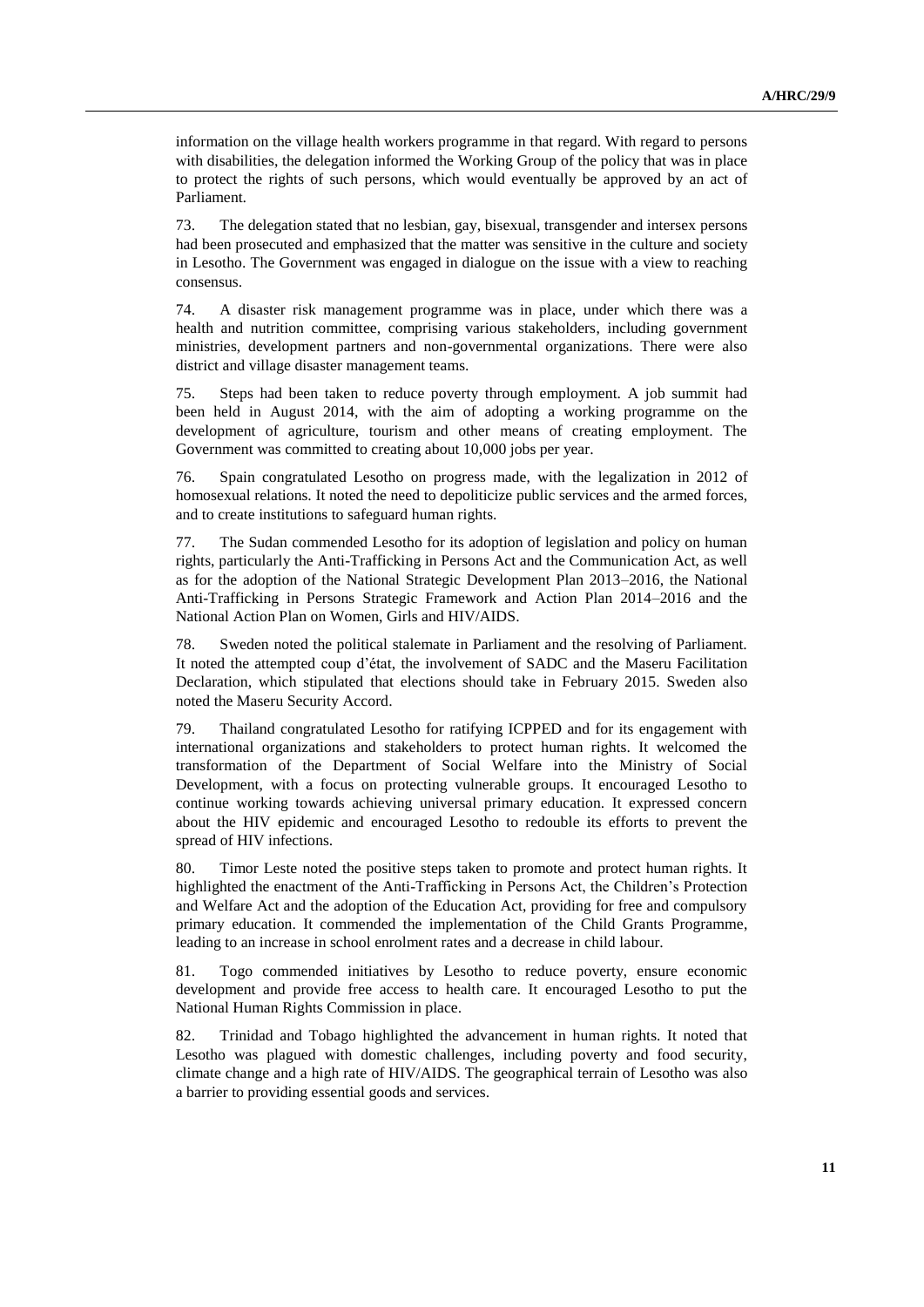83. Tunisia noted the ratification of ICPPED and the drafting of a national human rights policy. It encouraged ratification of OP-CAT and the United Nations Educational, Scientific and Cultural Organization (UNESCO) Convention against Discrimination in Education, as well as the incorporation of CEDAW provisions into national legislation with a view to withdrawing the reservation to article 2. Finally, it urged OHCHR and the international community to respond favourably to requests for technical assistance.

84. Turkey noted human rights progress since the first review, notably the ratification of international conventions, the establishment of a National Human Rights Commission, measures to combat human trafficking and the creation of a conducive climate for the 2015 elections. Despite progress concerning gender equality, gender-based violence was a concern.

85. The United Kingdom of Great Britain and Northern Ireland urged Lesotho to respect freedom of expression, association and peaceful assembly in the pre-election period and to enact legislation abolishing the death penalty. It recognized progress made on improving the status of women, but noted concerns about restrictions on women's rights under customary law.

86. The United States of America noted the commitment of Lesotho to dialogue on constitutional and parliamentary reform and looked forward to a free, fair and peaceful election. It remained concerned about human trafficking and child labour, as well as the high rate of HIV infections and urged Lesotho to ensure that treatment was provided in a non-discriminatory manner.

87. Uruguay valued the ICPPED ratification and the adoption of the Strategic National Framework to combat human trafficking and its Action Plan 2014–2016. It encouraged Lesotho to implement recommendations issued by the African Commission on Human Rights and Peoples' Rights in 2012.

88. The Bolivarian Republic of Venezuela was pleased that Lesotho had adopted, in 2011, the National Policy on Disabilities, created the National Human Rights Commission and put in place the Strategic National Development Plan.

89. Zimbabwe noted that Lesotho had prioritized the raising of human rights awareness for law enforcement agencies and the promulgation of the National Decentralization Policy, and that Lesotho was on track to achieving the Millennium Development Goals on universal primary education, gender equality and women's empowerment. Lesotho had ratified ICPPED and domesticated the Protocol on Trafficking in Persons.

90. Yemen noted the legislative measures taken in the context of the obligations of Lesotho under human rights treaties, such as the enactment of the Anti-Trafficking in Persons Act 2011. It also noted the adoption of a National Anti-Trafficking in Persons Strategic Framework and Action Plan 2014–2016, the Children's Protection and Welfare Act, 2011 and the National Strategic Development Plan.

91. Algeria noted the efforts by Lesotho to implement previous recommendations, despite financial constraints, namely the adoption in 2011 of laws for the protection and well-being of children and to combat human trafficking; and initiatives to reduce poverty and improve education and health care. It made recommendations.

92. Angola noted the ratification of CRPD and the adoption of a national policy in relation to the Convention as well as legislative measures to reinforce national mechanisms for the promotion and protection of human rights. It also congratulated Lesotho on the establishment of a National Human Rights Commission.

93. Argentina congratulated Lesotho on progress made since the previous review and commended, in particular, the ratification of ICPPED , the adoption of the Law for the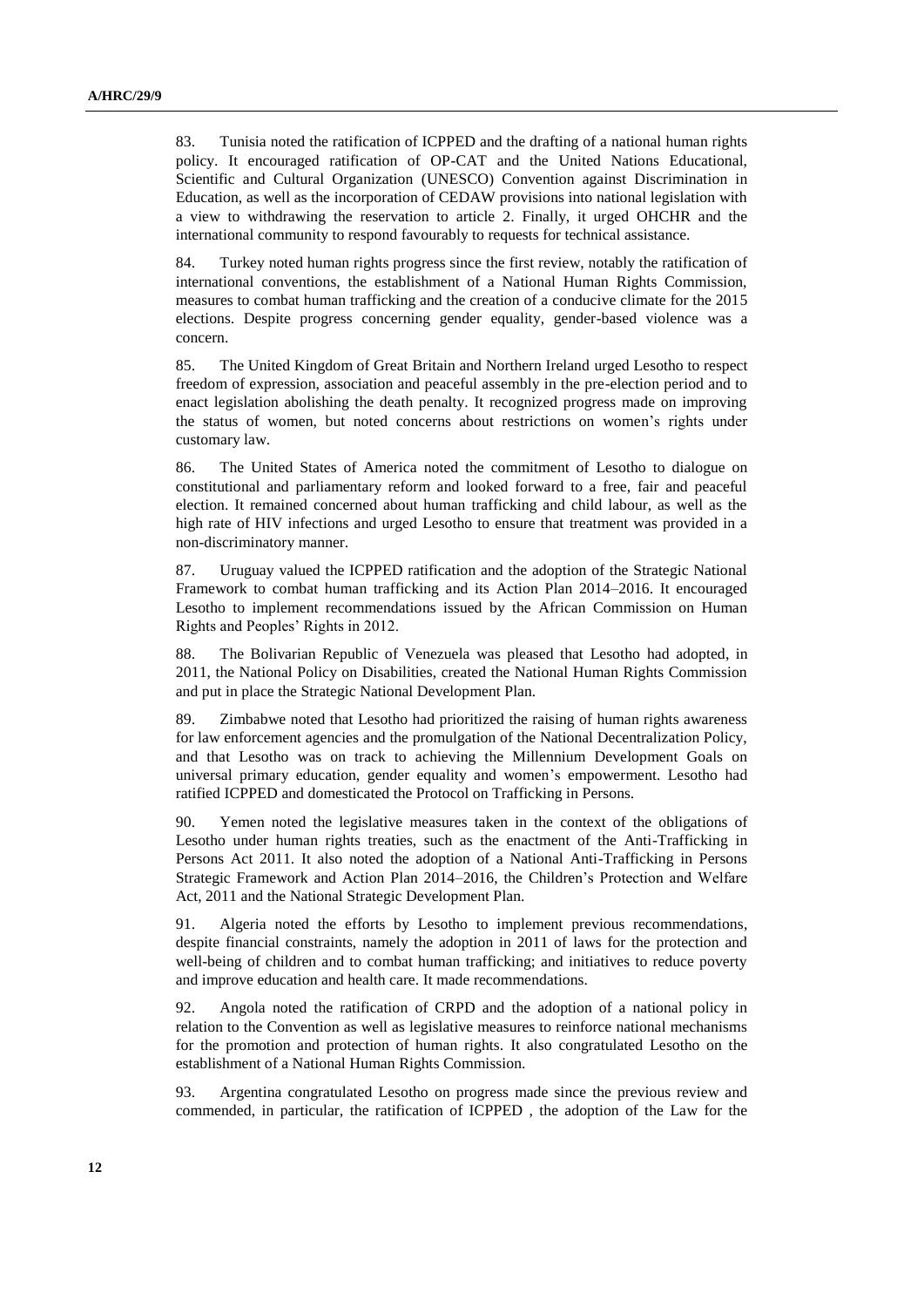protection and well-being of children and of the Law on Education, and the National Program on Disability.

94. Australia expressed concern that poverty, HIV/AIDS and food insecurity continued to present significant obstacles to the enjoyment of human rights in Lesotho and welcomed the adoption of the National Strategic Development Plan. It welcomed the planned legislation to establish a human rights commission. Australia expressed concerns about the death penalty and discrimination on the basis of sexual orientation and gender identity.

95. Benin welcomed the progress made in the implementation of the recommendations. It commended Lesotho for ratifying ICPPED. It also commended Lesotho for strengthening the judicial system, promoting gender equality, and for developments in the areas of health and education.

96. Botswana noted the enactment of laws on trafficking in persons and the protection of children, as well as the measures taken in relation to gender equality, poverty alleviation, and gender-based violence. It noted the efforts made to address the political and constitutional challenges. Children under the age of 15 years were engaged in domestic service, street vending and in agriculture. It also noted challenges in providing adequate health-care facilities and services.

97. Brazil was pleased at developments in Lesotho in the field of freedom of expression and the promotion of the rights of women, children and lesbian, gay, bisexual and transgender persons, as well as at the creation of the Ombudsman's Office. It noted however that there was still room for improvement.

98. Canada welcomed the commitment to promote and protect human rights and encouraged Lesotho to continue to follow up on legislative steps taken to establish a human rights commission in line with the Paris Principles, as that would be an important tool to protect and promote the human rights of all persons, including the rights of women and children.

99. The Central African Republic encouraged Lesotho to ratify CAT and to guarantee the physical integrity of its citizens. It noted that, despite the difficulties, Lesotho had ratified ICPPED, had introduced policy promoting the rights of persons with disabilities, and had adopted a law on the protection of the rights of the child in conformity with international instruments.

100. Chile took note of efforts by Lesotho to protect human rights, strengthen its institutional structure and to enact legal frameworks, despite challenges.

101. China noted progress in promoting gender equality, the empowerment of women, combating the trafficking of women and children, and sexual violence. It noticed difficulties in agriculture, job creation and public health. It highlighted difficulties in the prevention and treatment of AIDS and called on the international community to give more assistance.

102. The Congo welcomed ratification of ICPPED and the adoption of laws to combat trafficking in persons and to promote human rights. It encouraged Lesotho to redouble its efforts to overcome economic and social challenges and to strengthen cooperation with Human Rights Council mechanisms.

103. Costa Rica took note of measures to implement previous recommendations. It welcomed progress to protect human rights, strengthen the judicial system, combat human trafficking and promote the rights of persons with disabilities and children through the adoption of Law for the protection and well-being of children.

104. Cuba commended the interest of Lesotho in promoting inclusive economic growth and its commitment to free education through the Education Law of 2010. It took note of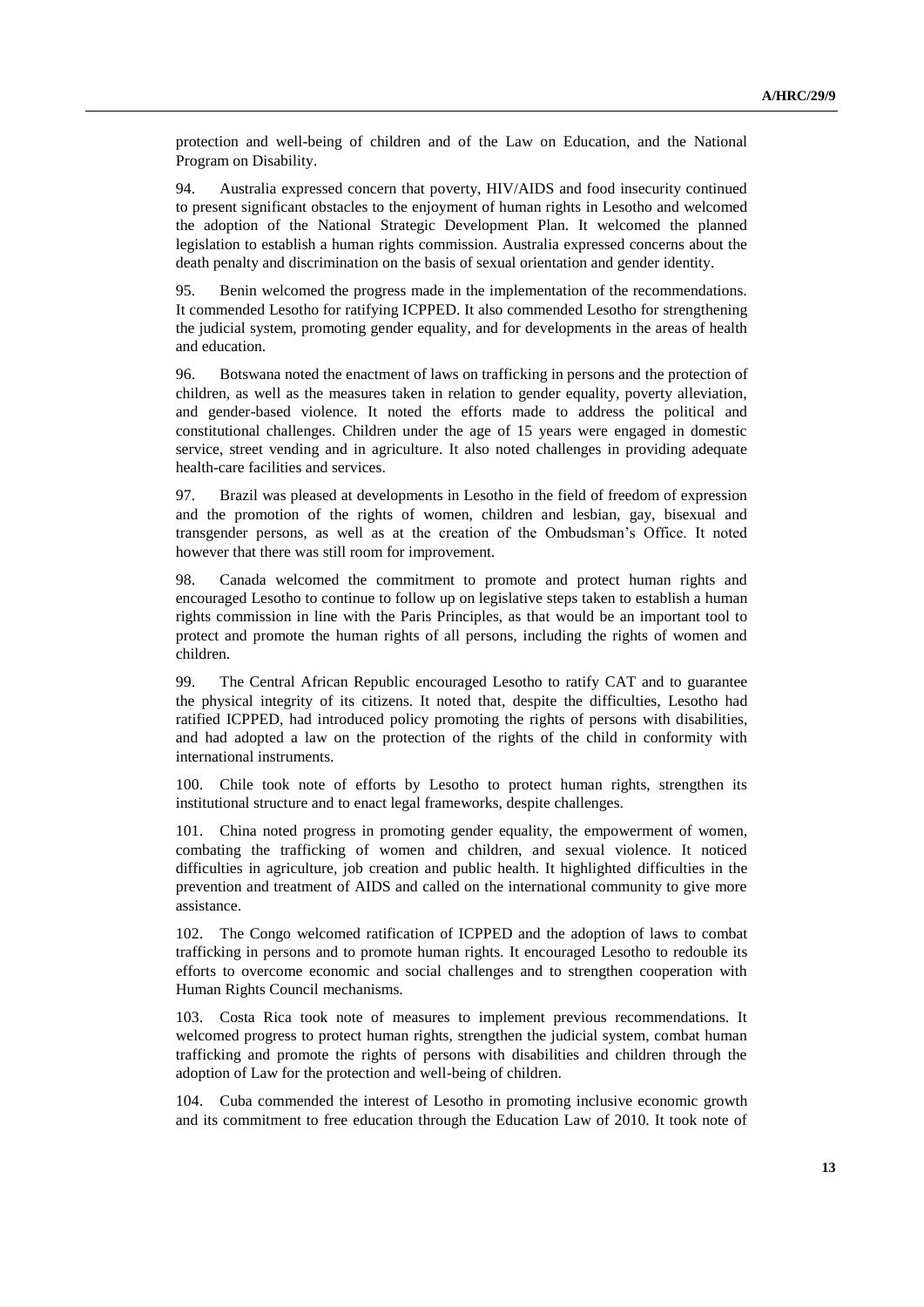the high rate of HIV/AIDS and the vulnerability of Lesotho to the global financial crisis. It called on the international community to provide technical assistance.

105. Kenya took note of the challenges in addressing gender inequality and the trafficking of persons. It welcomed efforts to domesticate core human rights instruments and noted the commitment to cooperate with the United Nations human rights mechanisms. Kenya encouraged the continuation of measures to address human trafficking.

106. The delegation stated that the Government had taken a stand in relation to the depoliticization of the public service. For instance, with the upcoming elections, all public officers who demonstrated an intention of becoming politicians were instructed to resign from the public service.

107. Primary education was free, an initiative also being extended to secondary schools. Bursaries were offered to students at the tertiary level. Herd boys were receiving an alternative primary education, with some links to formal education.

108. The delegation acknowledged that reports to some Committees were overdue and stated that that was largely due to the lack of capacity and resource constraints. Lesotho would do its best to comply with its reporting obligations. The law on defamation served as a deterrent and people were very rarely charged under it.

109. The Government had continued to implement the gender policy framework and empower women to contribute to development and poverty reduction. Several social protection plans for persons with disabilities, children who had been orphaned and vulnerable children had also been introduced, with the primary goal of preventing and reducing economic and social vulnerability. Child labour was predominant in the private sector. The Labour Code of 1992 was under review to provide labour inspectors with the authority to review child labour practices in the informal sector. An action plan to eliminate child labour was being developed.

110. With regard to environmental degradation, measures had been taken to prevent soil erosion through water deviation furrows and contour ploughing. The delegation stated that the Maseru Facilitation Declaration and the Maseru Security Accord would be fully implemented and that regular visits by the SADC facilitator would take place to ensure this.

111. The delegations stated that Lesotho would agree to issue a standing invitation to all the Human Rights Council mechanisms; birth registration was free of charge through public gatherings; primary health care services to women and girls were provided for a subsidized fee in all government hospitals and clinics; and clinics for the health care of women and girls were available in all 10 districts.

112. On behalf of Lesotho, the delegation extended its deepest appreciation and thanked all delegations for the questions, comments, recommendations and above all their constructive manner of engagement. Cooperation with the United Nations human rights mechanisms was an issue of high priority on the agenda of the Government. The UPR had been a worthwhile process. It allowed for reflection on priorities and needs and provided for the systematic creation of an enabling environment to enhance the realization of human rights. The delegation affirmed the commitment of the Government to uphold the human rights of all Basotho.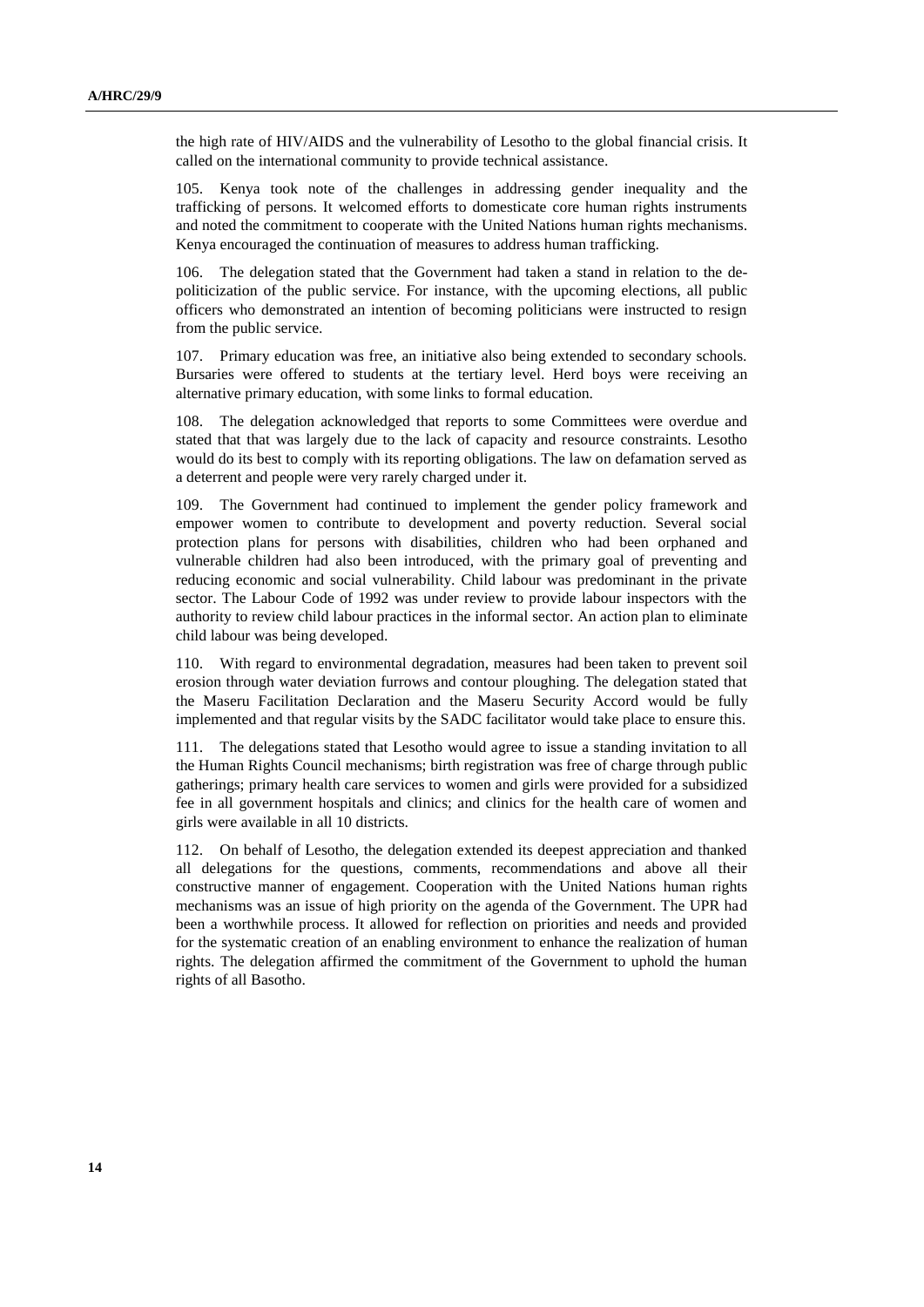## **II. Conclusions and/or recommendations**

#### 113. **The following recommendations enjoy the support of Lesotho:**

113.1. **Take the necessary steps to accede or ratify the core international human rights instruments that they are not yet acceded to (Kuwait);**

113.2. **Include in the Constitution and other legislation provisions prohibiting discrimination against women in matters such as adoption, marriage, divorce, devolution of property, burial and death (Canada);**

113.3. **Incorporate in Lesotho's domestic legislation provisions of international legal instruments already ratified (Senegal);**

113.4. **Incorporate the Convention on the Elimination of all forms of Discrimination Against Women in its domestic law (Netherlands);**

113.5. **Incorporate the principle of gender equality in its domestic law and prohibit by law discrimination on the grounds of gender and domestic violence (Costa Rica);**

113.6. **Continue to align its national laws, specially the sub-constitutional legislation and customary legal practices, with its international human rights obligations, particularly in the field of gender equality and prevention of violence against women, where special programmes and policies would be highly welcomed (Brazil);**

113.7. **Prioritize the adoption and enactment of the Domestic Violence Bill and put in place further comprehensive measures to prevent and address gender-based violence, including the establishment of institutions for victim support (Germany);**

113.8. **Enact the Domestic Violence Bill into law, ensuring that future cases of domestic violence are dealt with decisively (United Kingdom of Great Britain and Northern Ireland);**

113.9. **Incorporate the principle of gender equality into all areas of law by repealing or amending all existing discriminatory legislation, in order to achieve full de jure equality for women in Lesotho, in compliance with the State's international treaty obligations (Latvia);**

113.10. **Incorporate the Convention on the Rights of Persons with Disabilities in the national legislation, and take the necessary measures for them to attain work opportunities (Libya);**

113.11. **Consider amending discriminatory provisions and administrative regulations relating to family, marriage, divorce and share of marital property, with the aim to eliminating discrimination against women (Namibia);**

113.12. **Bring its domestic legislation into line with the Rome Statute of the International Criminal Court (Costa Rica);**

113.13. **Take steps to establish an independent national human rights institution in line with the Paris Principles (Kenya);**

The conclusions and recommendations have not been edited.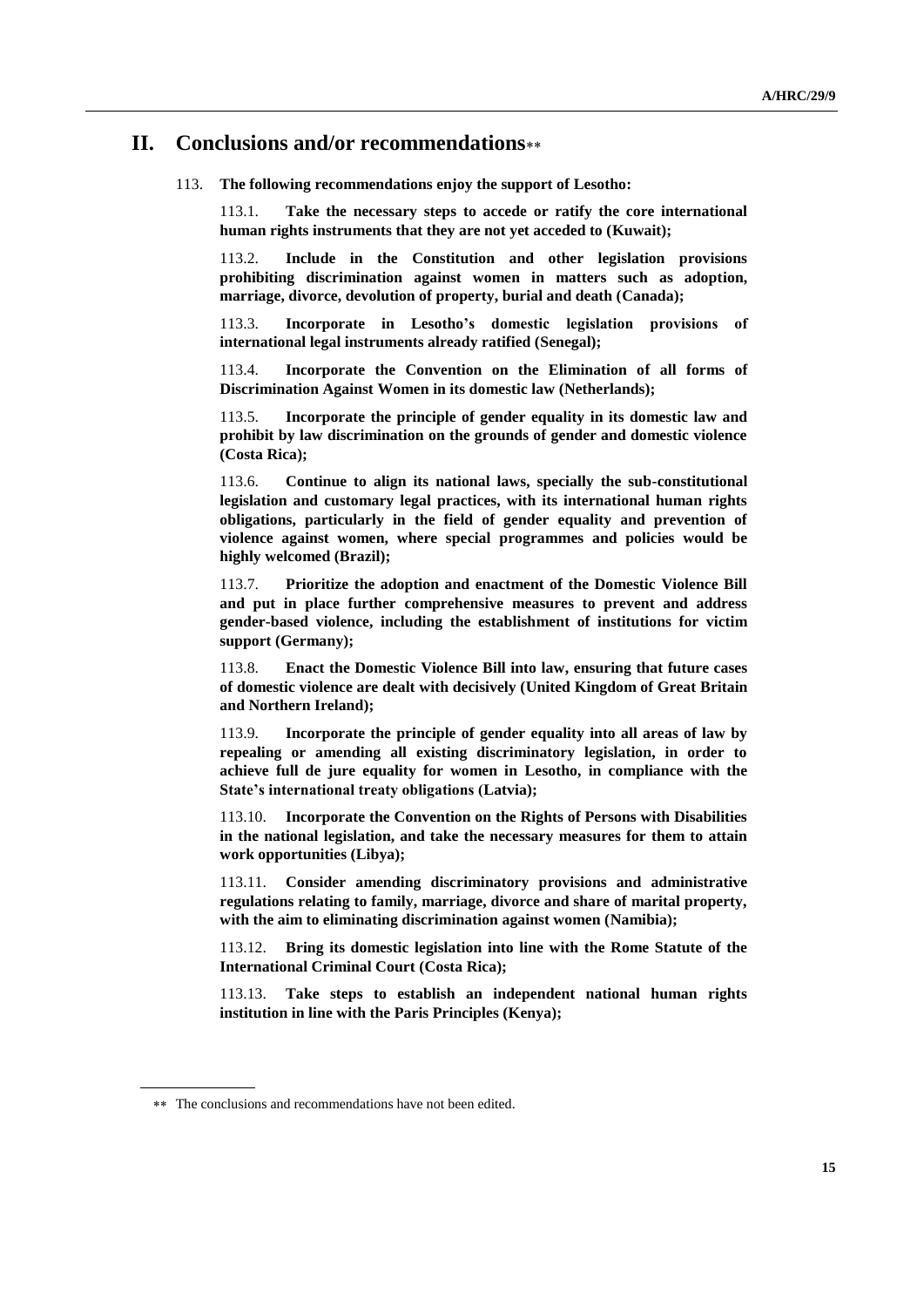113.14. **Pursue the adoption process of the draft bill on the National Human Rights Commission of 2014 with a view to render it fully operational (Venezuela (Bolivarian Republic of));**

113.15. **Expedite enactment of planned legislation to establish a Human Rights Commission (Australia);**

113.16. **Conclude the project of creating an independent national human rights commission in line with the Paris Principles (Djibouti);**

113.17. **Finalize efforts to create a National Human Rights Commission in line with the Paris Principles (France);**

113.18. **Establish a national human rights commission (Gabon);**

113.19. **Take necessary measures to finalize the process of establishing the National Human Rights Commission (Mali);**

113.20. **Step up efforts aimed at promptly establishing an independent national human rights institution in line with the Paris Principles (Mexico);**

113.21. **The National Human Rights Institution be made fully operational and ensure that it functions in conformity with Paris Principles (Morocco);**

113.22. **Continue its efforts towards the operationalization of the National Human Rights Commission (Rwanda);**

113.23. **Establish a national human rights institution which is in conformity with the Paris Principles (Sierra Leone);**

113.24. **Establish a National Human Rights Commission (Spain);**

113.25. **Establish an independent national human rights institution in accordance with the Paris Principles (Timor Leste);**

113.26. **Continue the ongoing process to operationalize the National Human Rights Commission (Zimbabwe);**

113.27. **Implement and put in place the Human Rights Commission, in line with the Paris Principles (Chile);**

113.28. **Continue efforts on the operationalization of the National Human Rights Commission in accordance with the Paris Principles (South Africa);**

113.29. **Speed up the process of setting up a national human rights commission, with the support of the international community (Mozambique);**

113.30. **Put in place technical assistance programmes to strengthen the capacity of the Ombudsman (Morocco);**

113.31. **Takes all necessary measures to ensure the effective implementation of the national human rights policy and action plan (Kenya);**

113.32. **Continue its efforts to develop a national policy for human rights and to finalize the establishment of an independent national human rights institution in accordance with the Paris Principles (Yemen);**

113.33. **Continue its efforts to implement the adopted National Strategies aiming at providing further protection and promotion for human rights in the country (Sudan);**

113.34. **Continue the reforms to improve the policies and special programmes to strengthen and protect human rights (Kuwait);**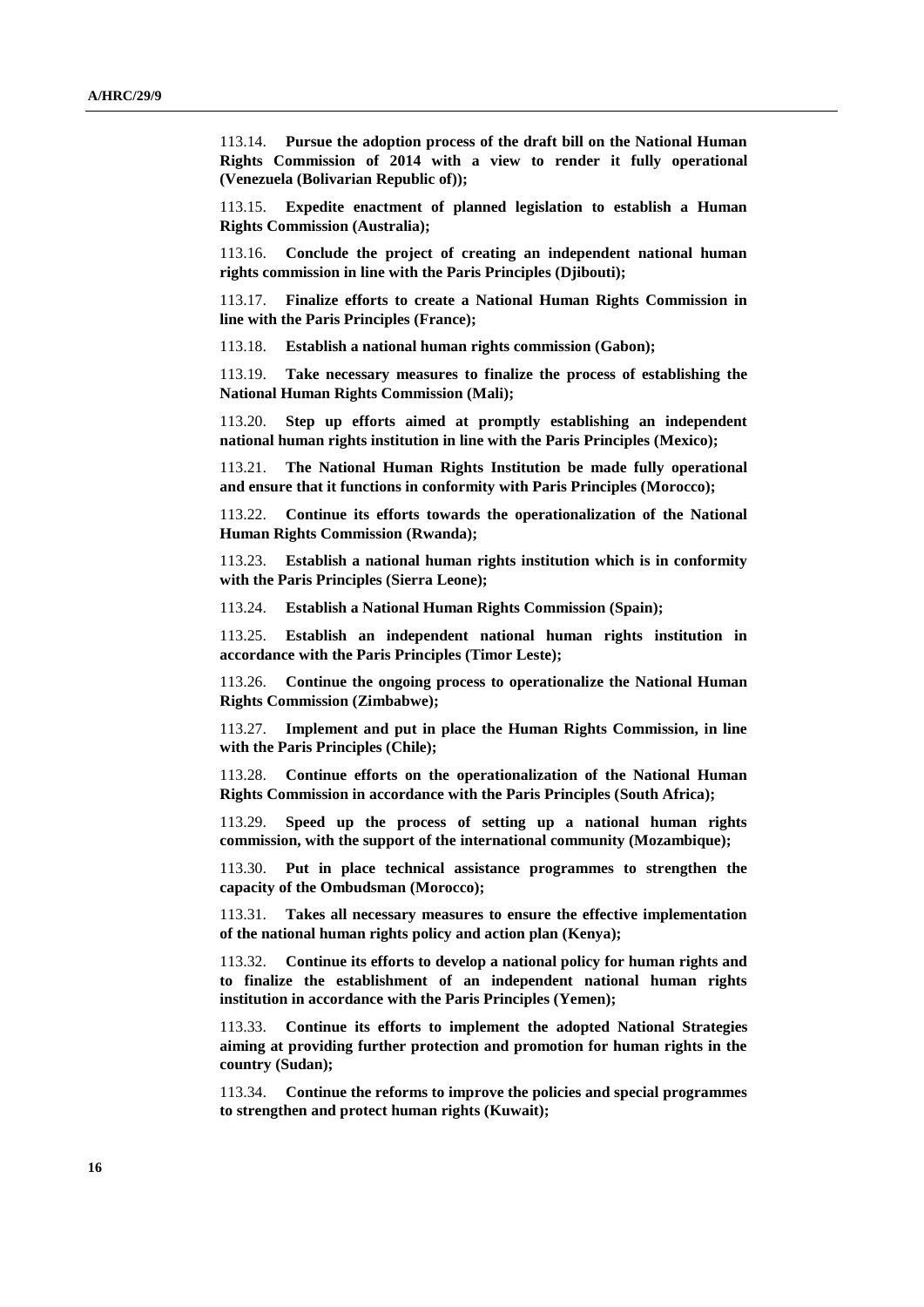113.35. **Continue to provide and ensure improved and easily accessible service delivery, especially to marginalized sections of the population (Zimbabwe);**

113.36. **Continue to strengthen good governance at all levels to enhance service delivery (Singapore);**

113.37. **Redouble efforts towards the realization of, at least, part of the remaining Millennium Development Goals (Mozambique);**

113.38. **Redouble its efforts to combat practices of corruption in Lesotho (Indonesia);**

113.39. **Continue support for agencies such as the Directorate on Corruption and Economic Offences, and for the implementation of the National Anti-Corruption Strategy and Action Plan (New Zealand);**

113.40. **Combat more effectively corruption and adopt necessary legal measures (Russian Federation);**

113.41. **Continue to actively protect rights of women and children (Russian Federation);**

113.42. **Implement the Maseru Facilitation Declaration and the Maseru Security Accord, and thereby to reestablish the ground for democratic and civil governance in the country, after elections in February 2015 (Sweden);**

113.43. **Respect the provisions of the Maseru Facilitation Declaration and ensure an environment for free, fair and democratic elections (Turkey);**

113.44. **Continue to demonstrate its commitment to democratic rule, rule of law, and accountable governance by holding free, fair and peaceful elections in February 2015 (United States of America);**

113.45. **Pursue the strengthening of its cooperation with treaty bodies, step up its efforts in domesticating international human rights legal instruments by supporting its request to strengthen capacities in the areas which it has set out (Niger);**

113.46. **Seek technical assistance to meet its human rights obligations, including the submission of its overdue reports to the relevant treaty bodies (Sierra Leone);**

113.47. **Hand in its initial report to the Committee against Torture as soon as possible (Denmark);**

113.48. **Train and prepare public officials responsible for preparing State reports (Gabon);**

113.49. **Submit overdue initial and periodic reports to the various human rights treaty bodies, some of which have been overdue since 1994 (Ghana);**

113.50. **Consider issuing a standing invitation to the special procedures (Ghana);**

113.51. **Extend a standing invitation to all mandate holders (Latvia);**

113.52. **Accept the visit request by the Special Rapporteur on [extreme](http://www.ohchr.org/EN/Issues/Poverty/Pages/SRExtremePovertyIndex.aspx)  [poverty and human rights,](http://www.ohchr.org/EN/Issues/Poverty/Pages/SRExtremePovertyIndex.aspx) in particular with a view to creating necessary institutional capacities to strengthen cooperation with the bodies of the international system for the human rights protection (Mexico);**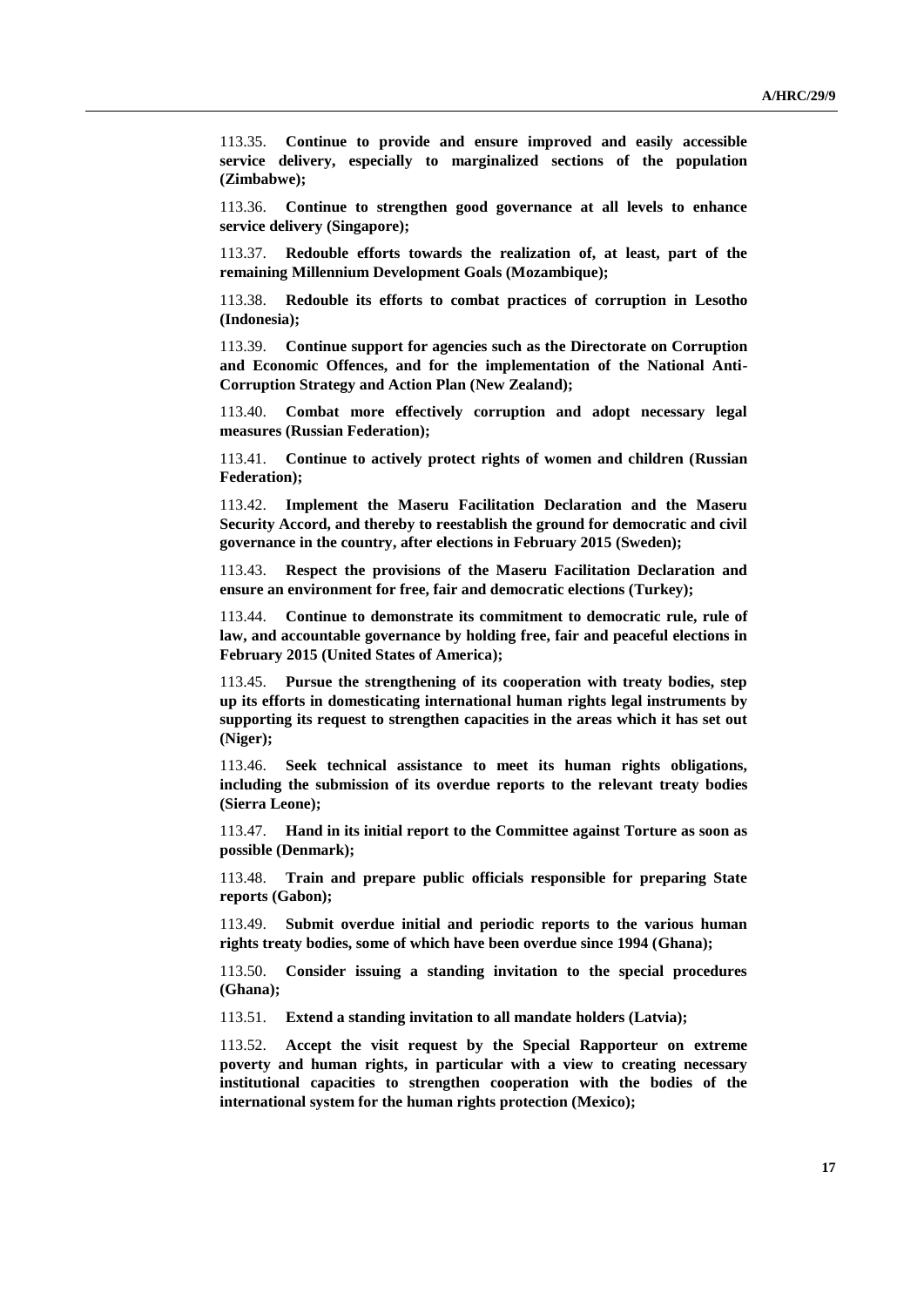113.53. **Further strengthen the understanding of gender equality, in order to eliminate patriarchal attitudes and gender stereotypes (Slovenia);**

113.54. **Take necessary measures to actively combat violence against women and promote gender equality, in particular by reforming discriminatory legislation against women (France);**

113.55. **Take more effective measures to address cultural practices that foster discrimination against women (Ghana);**

113.56. **Enhance efforts to fight all forms of discrimination against women by ensuring effective implementation of existing legislation (Italy);**

113.57. **Step up the efforts to improve gender equality as well as to promote the rights of persons with disabilities, especially with regard to access to education and employment opportunities (Thailand);**

113.58. **Ensure that birth registration is effectively implemented and enforced by allocating sufficient human and financial resources to the National Identity and Civil Registry Department to promote the effectiveness of birth registration systems and processes (Latvia);**

113.59. **Take necessary measures aimed at verifying alleged human rights violations committed by members of the security services (Egypt);**

113.60. **Continue efforts to combat cases of torture by adopting specific legislation to criminalize torture, by developing training programs for the security forces and by ensuring that perpetrators of these crimes are prosecuted (France);**

113.61. **Implement progressively and effectively the legislations and policies on trafficking in persons (Ethiopia);**

113.62. **Provide legal remedies and assistance for victims of trafficking in persons (Sierra Leone);**

113.63. **Continue the fight against trafficking in human beings by implementing a comprehensive program to combat these practices and support the victims (France);**

113.64. **Enforce all laws that protect children from trafficking and exploitation, and their uses in illegal activities (Libya);**

113.65. **That Lesotho ensures the effective implementation of its human trafficking legislation (Trinidad and Tobago);**

113.66. **Ensure the prosecution and punishment of perpetrators of human trafficking as well as to endure necessary assistance to victims (Turkey);**

113.67. **Undertake further steps to prevent gender-based violence and combat preventable maternal mortality and morbidity (New Zealand);**

113.68. **Continue efforts in implementation of the National Action Plan to end Gender Based Violence Against Women (South Africa);**

113.69. **Provide comprehensive protection for women exposed to violence (Turkey);**

113.70. **Prevent and combat domestic violence (Djibouti);**

113.71. **Enact the law on domestic violence in order to overcome the Penal Code's shortcomings in covering domestic violence cases (Turkey);**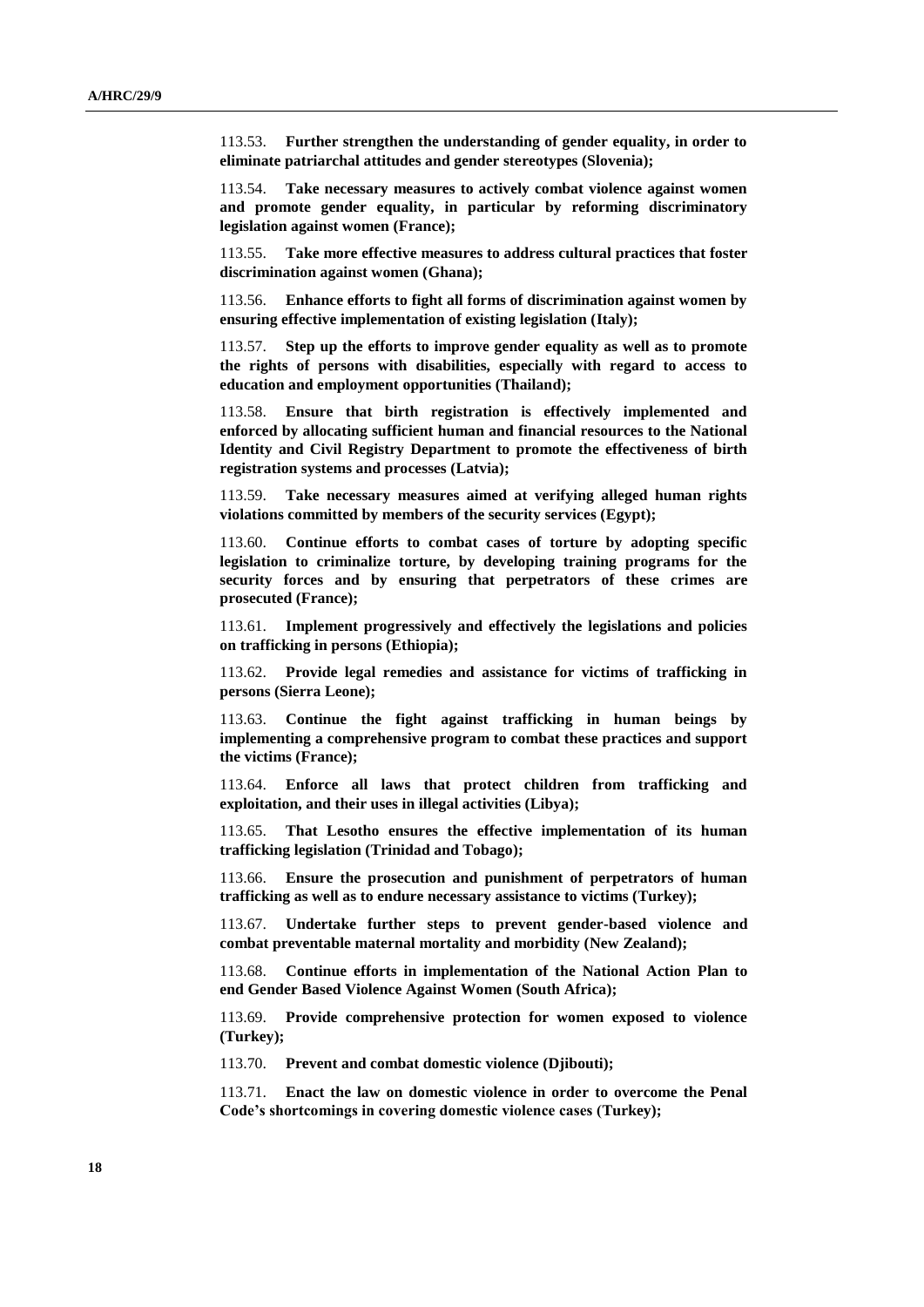113.72. **Intensify efforts to adopt laws and measures to address domestic violence more effectively (Philippines);**

113.73. **Investigate all cases of domestic violence, in collaboration with the civil society engaged in this field and todevelop a comprehensive national strategy to facilitate equal access of girls and women to all levels and fields of education (Italy);**

113.74. **Continue the implementation of all obligations of the CRC, in particular to combat violence against children and forced labour (France);**

113.75. **Take action towards more pervasive measures to prevent violations of the rights of children through, inter alia, training professionals such as teachers, doctors and social workers to identify potential situations of abuse and report them to the authorities (Brazil);**

113.76. **Provide effective institutional mechanisms that duly protect girls against sexual abuses and effectively prevent early and forced marriage (Chile);**

113.77. **Take necessary measures for the improvement of the conditions of prisons and places of detention (Egypt);**

113.78. **Adopt measures to guarantee the respect of judicial guarantees and human rights in detention and police custody (Spain);**

113.79. **Put in place measures that guarantee the integrity and protection of prisoners and detainees, particularly vis-à-vis other prisoners, in the light of cases of rapes that have led to an increase of HIV positive prison population prevalence (Spain);**

113.80. **Increase oversight of labour recruitment agencies licensed in Lesotho, and accelerate legal reforms to combat the worst forms of child labour (United States of America);**

113.81. **Strengthen measures to protect children from the worst forms of labour, and ensure full implementation of the Children's Protection and Welfare Act (Botswana);** 

113.82. **Continue strengthening its proper social policies in order to provide greater well-being and living standard to its people, for which international support and cooperation are fundamental (Venezuela (Bolivarian Republic of));**

113.83. **Strengthen measures to implement the law on the protection and well-being of children, particularly in rural areas, so as to prevent children having to work in the fields or in home in order to meet their needs and those of their families (Democratic Republic of the Congo);**

113.84. **Grant comprehensive support to the institute of family (Russian Federation);**

113.85. **Formulate a national disaster risk reduction programme to respond to crises relating to food security (Egypt);**

113.86. **Continue efforts to develop access to water and sanitation and to combat disparities between urban and rural areas (Togo);**

113.87. **Continue its efforts to reduce poverty, especially in fulfilling the rights of vulnerable groups (Indonesia);**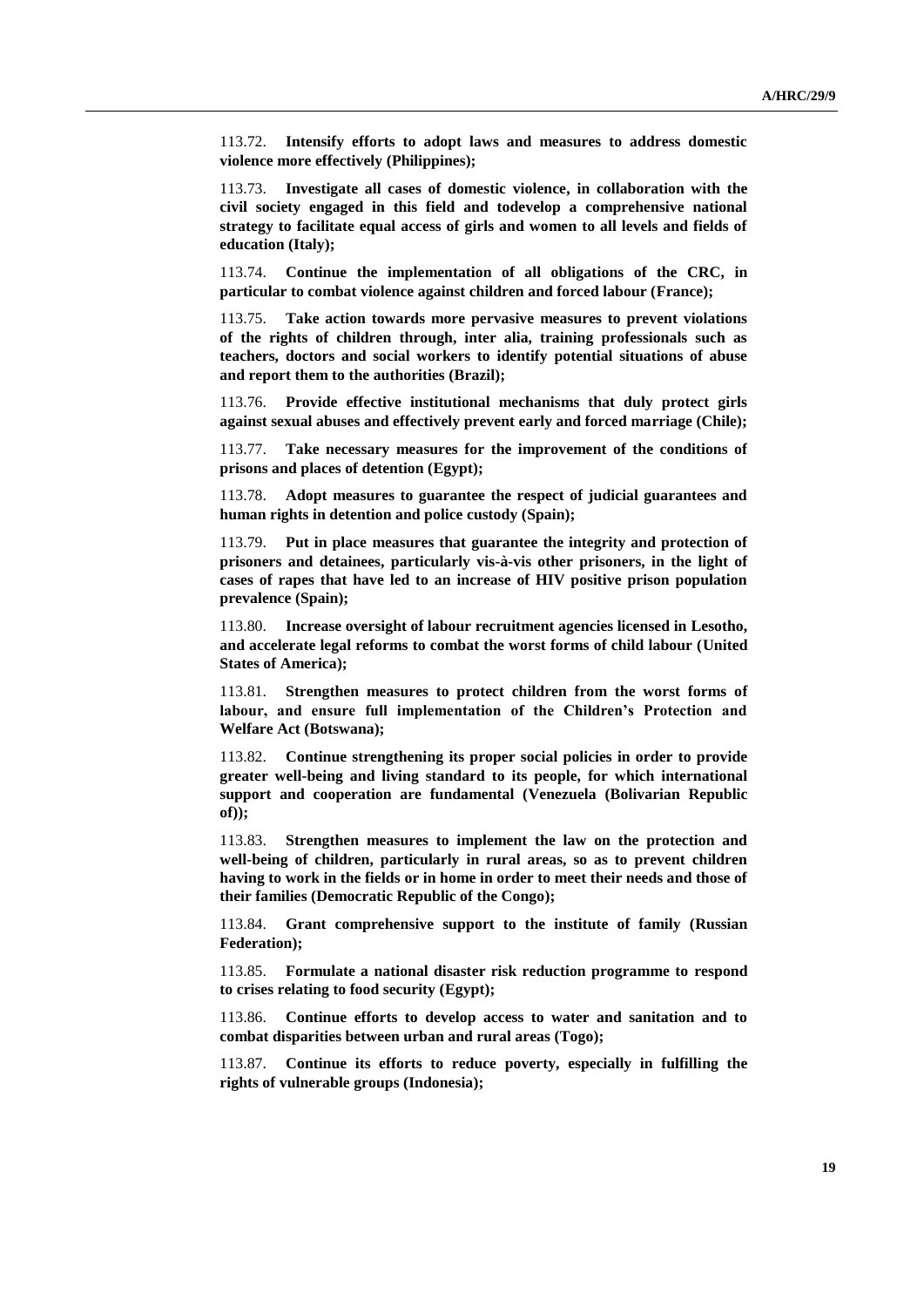113.88. **Continue this work of alleviating of poverty and developing social economic sphere in the context of realization of national strategic plan in the area of development (Russian Federation);**

113.89. **Develop sustainable economic policies to reduce extreme poverty, food insecurity and unemployment (Senegal);**

113.90. **Strengthen measures to reduce poverty amongst vulnerable groups (Angola);** 

113.91. **Continue to prioritize poverty reduction in protection and promotion of economic, social and cultural rights of its people; strengthen the construction of its health system, increase the coverage of service level of the medical care, and put further attention to combating AIDS (China);** 

113.92. **Continue efforts to ensure free access to health care throughout the country (Algeria);**

113.93. **Ensure that the new initiatives on health centres reach all districts of the Kingdom (Ethiopia);**

113.94. **Enhance capacity of health centres and health service providers, with a view to improving access to quality health services of people, particularly in the rural areas (Philippines);**

113.95. **Plan to re-establish the National AIDS Commission so as to effectively support programmes and policies to combat HIV/AIDS (Democratic Republic of the Congo);**

113.96. **Develop more effective strategies to prevent and combat HIV/AIDS (Togo);**

113.97. **Step up awareness-raising campaigns on effective methods to combat and fight AIDS (Angola);**

113.98. **Further involve civil society actors in awareness-raising campaigns with respect to infectious diseases, in particular HIV (Senegal);**

113.99. **Suitably addresses the disproportionate impact of HIV/AIDS on women and girls by increasing its efforts to further reduce the number of women and girls affected by the HIV pandemic and to increase prevention of mother-to-child transmission of HIV and AIDS (Namibia);**

113.100. **Implement foreseen measures to reduce the prevalence of HIV/AIDS by at least 15 per cent (Cuba);**

113.101. **Take action at all levels to address the interlinked root causes of preventable mortality and morbidity of children under 5 and consider applying the "Technical guidance on the application of a human rights-based approach to the implementation of policies and programmes to reduce and eliminate preventable mortality and morbidity of children under 5 years of age", A/HRC/27/31 (Ireland);**

113.102. **Continue to strengthen the provision of health-care services to its people, particularly women and children (Singapore);**

113.103. **That Lesotho seeks to increase access to affordable contraceptive methods and antiretroviral treatment and to promote education on sexual and reproductive health (Trinidad and Tobago);**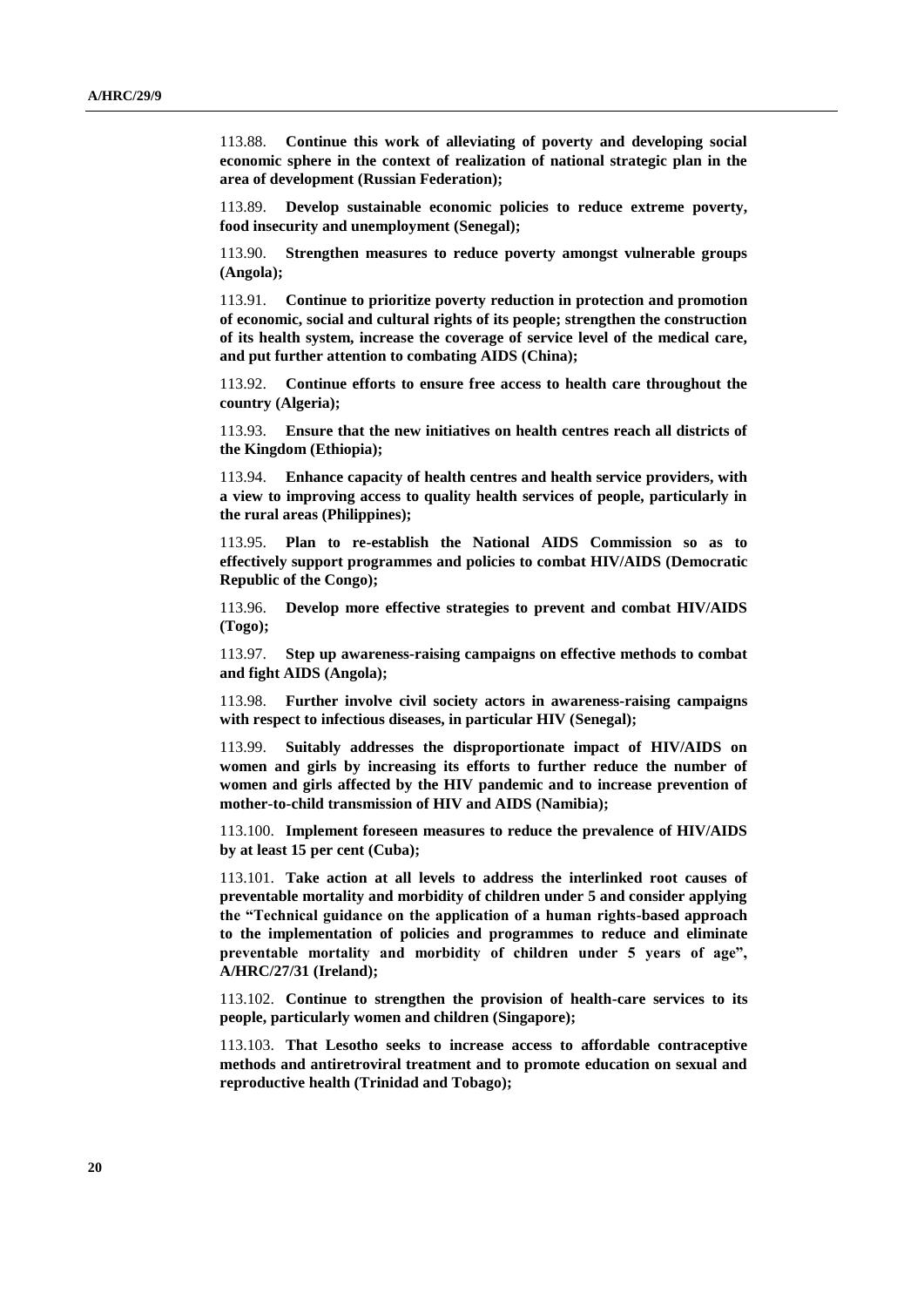113.104. **Implement policies and plans aimed at improving maternal and child health, and ensure equitable access to health services to effectively address maternal and infant mortality (Botswana);**

113.105. **Take necessary measures to guarantee all children the right to education (Algeria);**

113.106. **Deploy further efforts to prevent child labour and to avoid the drop out from school of minors, with particular reference to the herd boys, ensuring a full implementation of the Education Act of 2010 (Italy);**

113.107. **Put in place awareness campaigns to sensitize local communities on the importance of education for both boys and girls alike (Latvia);**

113.108. **Include human rights education in the school curriculum and the necessary assistance and capacity-building be provided to Lesotho in this regard (Mauritius);**

113.109. **Ensure access to education of all children, including those in hard-toreach areas, by increasing investments in education infrastructure and training of educators and pursuing all possible avenues for international cooperation (Philippines);**

113.110. **Take the appropriate measures to address the disadvantage situation of girls concerning access to education, as well as reports on sexual violence and abuses committed in schools (Portugal);**

113.111. **Allocate more resources to improve educational infrastructure as well as to take the necessary steps to ensure that members of the local communities, especially those living in the rural areas, realize the importance of education for both boys and girls (Thailand);**

113.112. **Ensure an inclusive education system, in order to allow all children to attend classes, in particular pregnant girls (Timor Leste);**

113.113. **That Lesotho takes steps to continue working on its national nutrition policy (Trinidad and Tobago);**

113.114. **Continue consolidating social protection programmes undertaken in favour of persons with disabilities (Venezuela (Bolivarian Republic of));**

113.115. **Develop and adopt legal and administrative measures aimed at making its education premises accessible and, on the other hand, at training teachers, with a view to guaranteeing full access to education to people with disabilities (Argentina);**

113.116. **Take necessary measures aimed at combating sexual exploitation of migrant women and children, especially young girls (Egypt);**

113.117. **Fully implement the National Strategic Development Plan aimed at reducing poverty and achieving sustainable development, including through the enactment of the draft National Policy on Social Development (South Africa);**

113.118. **Define and deploy the necessary resources, particularly human, legislative and financial resources, in order to effectively implement the Lesotho Government's ambitious policy in the field of economic and social rights, particularly with respect to health care and education (Senegal);**

113.119. **Seek financial assistance for mitigation and adaption activities to address the impact of climate change (Sierra Leone);**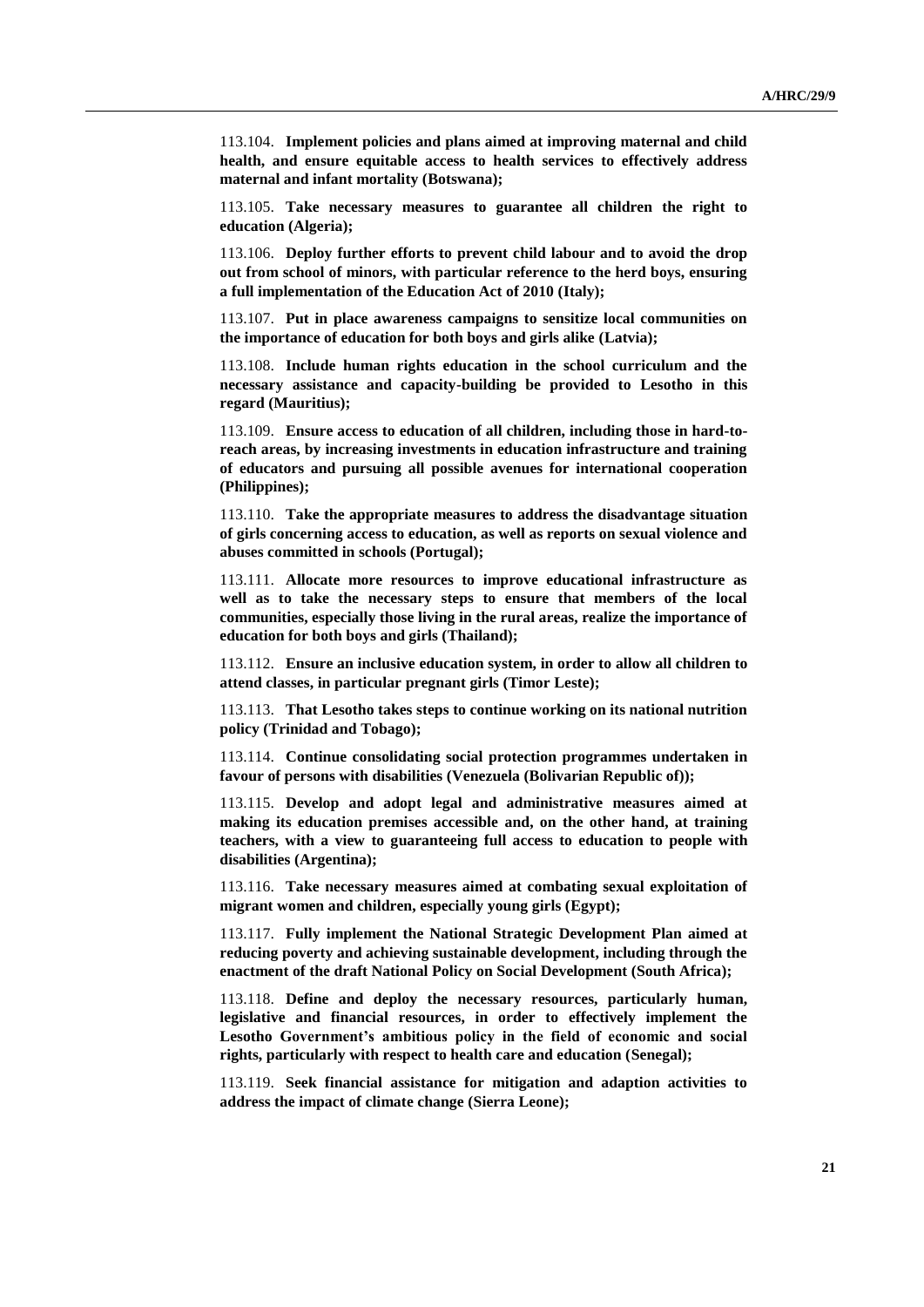113.120. **That a long-term sustainable policy approach be adopted to respond to crises such as climate change and food security (Trinidad and Tobago);**

113.121. **Continue undertaking measures to reduce environmental degradation as an essential requirement to reduce the impact of poverty (Cuba).**

114. **The following recommendations will be examined by Lesotho and responses will be provided in due time, but no later than the 29th session of the Human Rights Council, to be held from 15 June to 3 July 2015, and will be included in the outcome report adopted by the Human Rights Council at that session:**

114.1. **Ratify the Optional Protocol to the Convention against Torture and Other Cruel, Inhuman or Degrading Treatment or Punishment (Montenegro);**

114.2. **Intensify efforts to ratify the Optional Protocol to the Convention against Torture (Denmark);**

114.3. **Sign and ratify OP-CAT as recommended by Spain in 2010 (Spain);**

114.4. **Ratify OP-CAT (Togo);**

114.5. **Accede to OP-CAT (Chile);**

114.6. **Ratify OP-CAT and simultaneously strengthen investigations of complaints of this practice (Costa Rica);**

114.7. **Ratify the Optional Protocol to the Convention against Torture (United Kingdom of Great Britain and Northern Ireland);**

114.8. **Ratify the third Optional Protocol to the Convention on the Rights of the Child on a communications procedure, fully implement the Children's Protection and Welfare Act, and ensure effective law enforcement (Germany);**

114.9. **Ratify the Optional Protocol to the Convention against Torture; and the Optional Protocol to the International Covenant on Economic, Social and Cultural Rights (Portugal);**

114.10. **Sign and ratify OP-ICESCR, which was recommended by the Spanish delegation in the first cycle (Spain);**

114.11. **Ratify OP-ICESCR (Uruguay);**

114.12. **Accede to the Convention on the Non-Applicability of Statutory Limitations to War Crimes and Crimes against Humanity without reservations, and implement it in domestic legislation (Uruguay);**

114.13. **Ratify the Optional Protocol to the Convention on the Rights of Persons with Disabilities (Benin);** 

114.14. **Ratify the Optional Protocol to the Convention on the Rights of the Child (Benin);** 

114.15. **Adopt legislative measures to check trafficking in women and girls (Ghana);** 

114.16. **Take steps to decriminalize defamation and review its media-related laws including the Printing and Publishing Act of 1967 (Ghana);** 

114.17. **Strengthen at the constitutional level and in a specific manner, the provisions that prohibit discrimination against women (Chile);**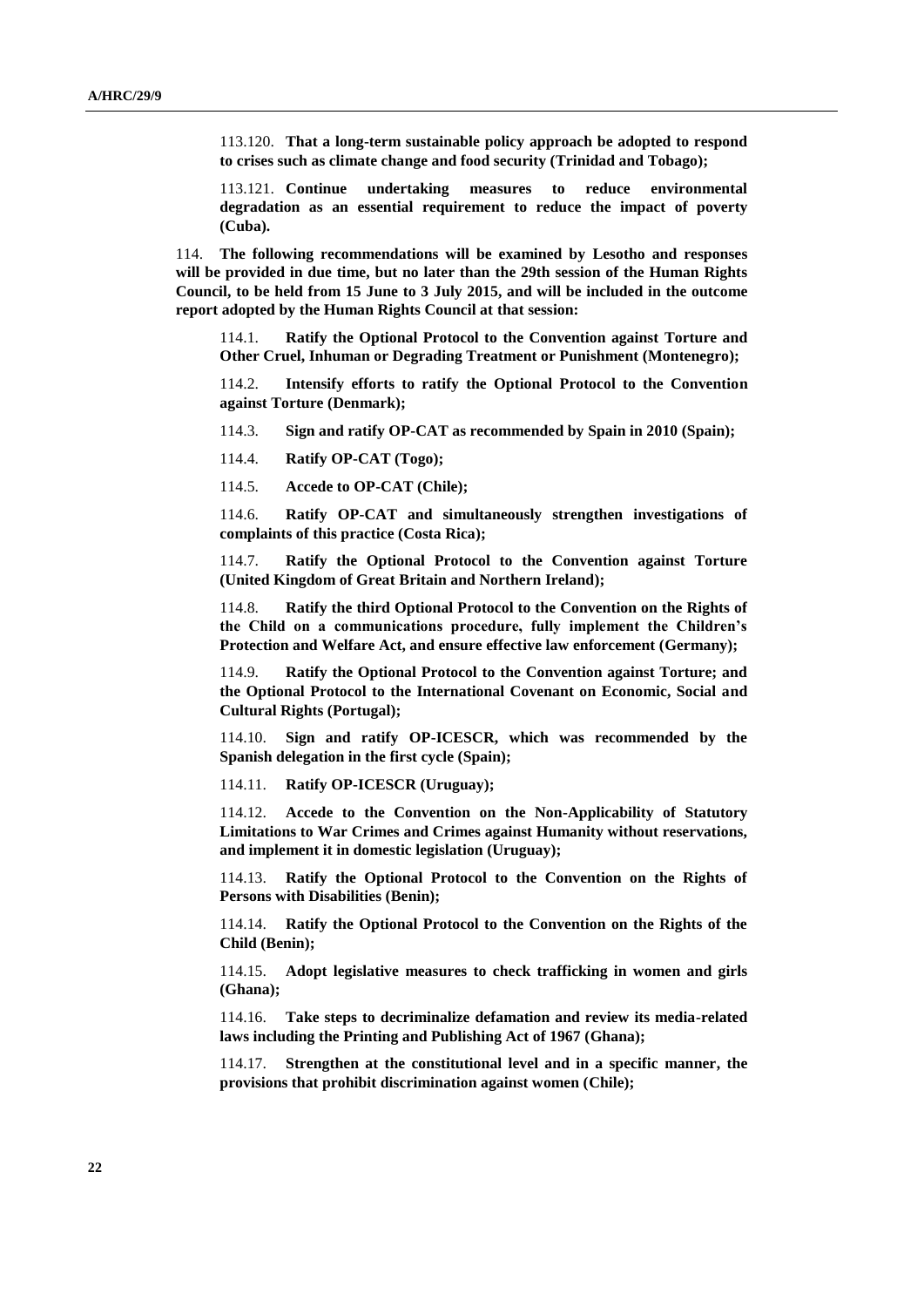114.18. **Review and update laws that could lead to self-censorship, such as the Sedition Proclamation and the Internal Security (General) Act, to ensure compliance with international human rights obligations (Canada);** 

114.19. **Consider developing Human Rights Indicators as suggested by the OHCHR) as an instrument that allows for a more precise and coherent evaluation of national human rights policies (Portugal);** 

114.20. **Take measures to ensure the universal registration of births, including through the simplification of necessary requirements and the removal of costs (Mexico);** 

114.21. **Implement the July 2014 national anti-trafficking action plan and enact implementing regulations for the 2011 anti-trafficking act, including by making the changes necessary to ensure that trafficking cases are prosecuted in the magistrate courts, not just the high court (United States of America);** 

114.22. **Endeavour to investigate all cases of gender violence, punish the perpetrators and compensate the victims (Ghana);**

114.23. **Offer comprehensive sexuality education and ensure access to sexual and reproductive health services, including legal and safe abortion (Slovenia);**

114.24. **Meet the target of allocating 15 per cent of Government spending to health, in accordance with the Abuja Declaration (Slovenia).**

115. **The following recommendations do not enjoy the support of Lesotho and will thus be noted:**

115.1. **Ratify the Second Optional Protocol to the International Covenant on Civil and Political Rights (ICCPR-OP 2) (Italy);** 

115.2. **Ratify the Second Optional Protocol to the International Covenant on Civil and Political Rights, aiming at the abolition of the death penalty (Timor Leste);** 

115.3. **Ratify ICCPR-OP 2, aiming at the abolition of the death penalty (Uruguay);** 

115.4. **Ratify the Second Optional Protocol to the International Covenant on Civil and Political Rights, on abolishing the death penalty (Portugal);**

115.5. **Consider lifting the reservation to article 2 of the Convention on the Elimination of All Forms of Discrimination against Women (Rwanda);** 

115.6. **Lift the reservation on article 2 of the United Nations Convention on the Elimination of All Forms of Discrimination against Women; review and repeal all sections of the Constitution and other remaining discriminatory provisions that allow discrimination based on gender; and include in the Constitution, and/or other appropriate legislation, prohibition of both direct and indirect discrimination on grounds of gender (Ireland);** 

115.7. **Repeal legislation criminalizing male homosexuality, and introduce targeted policies to eradicate discrimination based on sexual orientation and gender identity (Slovenia);** 

115.8. **Repeal all provisions of law criminalizing sexual activity between consenting adults (Australia);** 

115.9. **Repeal legislation criminalizing consensual same-sex relations between adults (Canada);**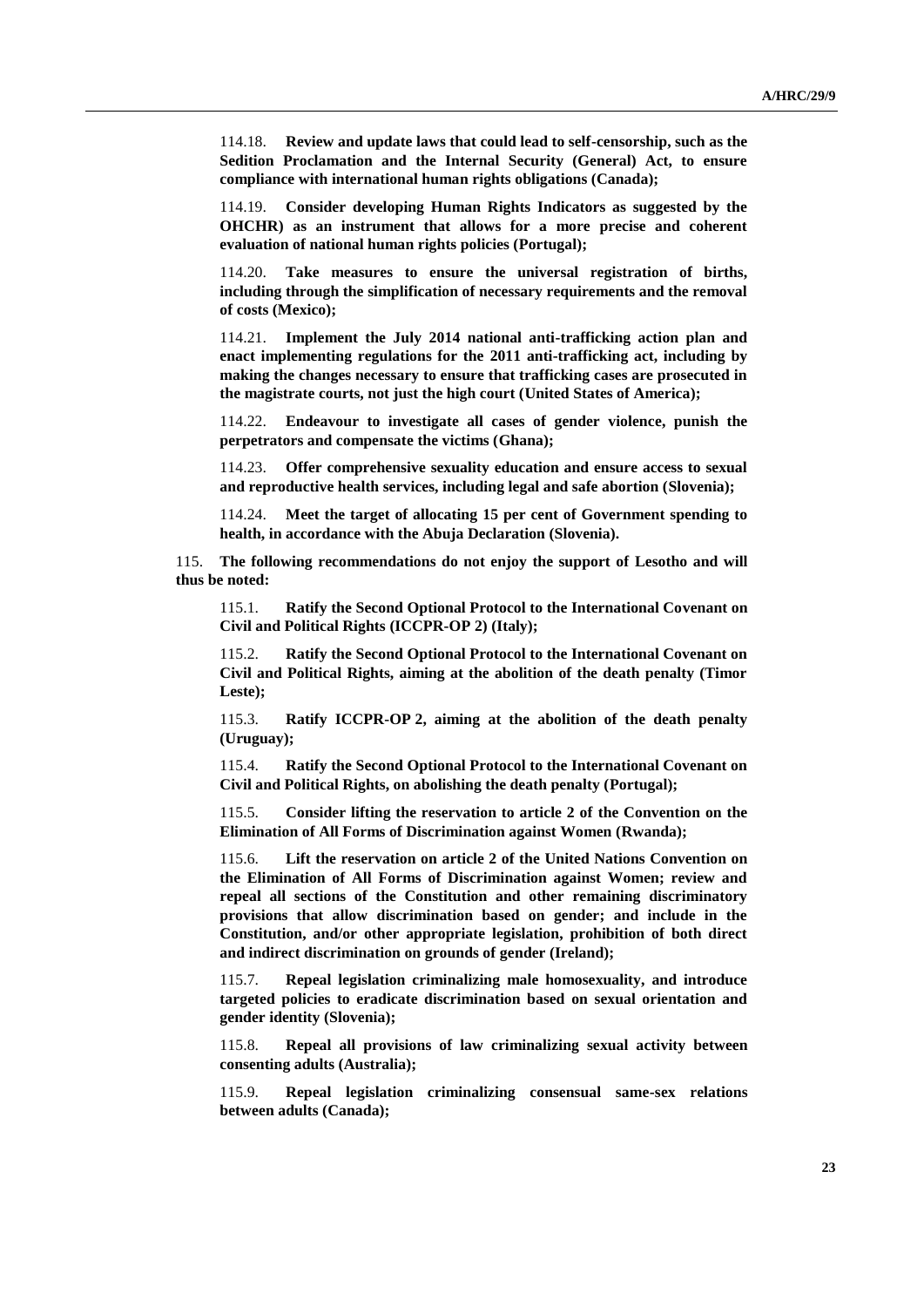115.10. **Eliminate from national legislation the death penalty (Chile);** 

115.11. **Further promote and enforce the principle of non-discrimination, particularly by fully suspending its reservation to article 2 of the CEDAW Conventionand ending discrimination of women in the fields of property and inheritance law (Germany);**

115.12. **Ensure full gender equality in marriage and family relations, including by expressly prohibiting gender-based discrimination and repealing remaining discriminatory provisions (Slovenia);**

115.13. **Adopt norms that guarantee LGBTI people the full enjoyment of their rights on an equal footing, which simultaneously safeguard their noncriminalization and stigmatization (Argentina);**

115.14. **Enact measures to combat discrimination of LGBTI people and to ensure them equal access to public services such as health care and education (Netherlands);**

115.15. **Make progress towards the protection of LGBTI people, by creating the conditions allowing them to access to basic services in the fields of health, work and religious activities, and in addition by eliminating definitely from the Criminal Code sodomy as a crime (Chile);** 

115.16. **Abolish the death penalty (Djibouti; France; Sweden);**

115.17. **Consider abolition of the death penalty (Rwanda);** 

115.18. **Adopt necessary measures to formalize the establishment of a moratorium on the executions of the death penalty as well as the ratification of ICCPR-OP 2 (Spain);** 

115.19. **Establish a formal moratorium on the death penalty with a view to ratifying the Second Optional Protocol to the ICCPR (Australia);**

115.20. **Establish a moratorium on executions with a view to abolishing the death penalty for all crimes (Uruguay);**

115.21. **Establish an official moratorium on executions with a view to abolishing the death penalty, commute all death sentences to terms of imprisonment and ensure rigorous compliance in all death penalty cases with international standards for trials (Germany);**

115.22. **Introduce a moratorium on the use of death penalty and work towards its abolition, including through ratification of the Second Optional Protocol to the International Convention on Civil and Political Rights (New Zealand);**

115.23. **Establish an immediate official moratorium on the use of the death penalty with a view to abolishing it and to adhering to the Second Optional Protocol to the International Covenant on Civil and Political Rights (Montenegro);**

115.24. **Consider taking all necessary steps to introduce a de jure moratorium on capital executions with a view to fully abolish the death penalty (Italy).**

116. **All conclusions and/or recommendations contained in the present report reflect the position of the submitting State(s) and/or the State under review. They should not be construed as endorsed by the Working Group as a whole.**